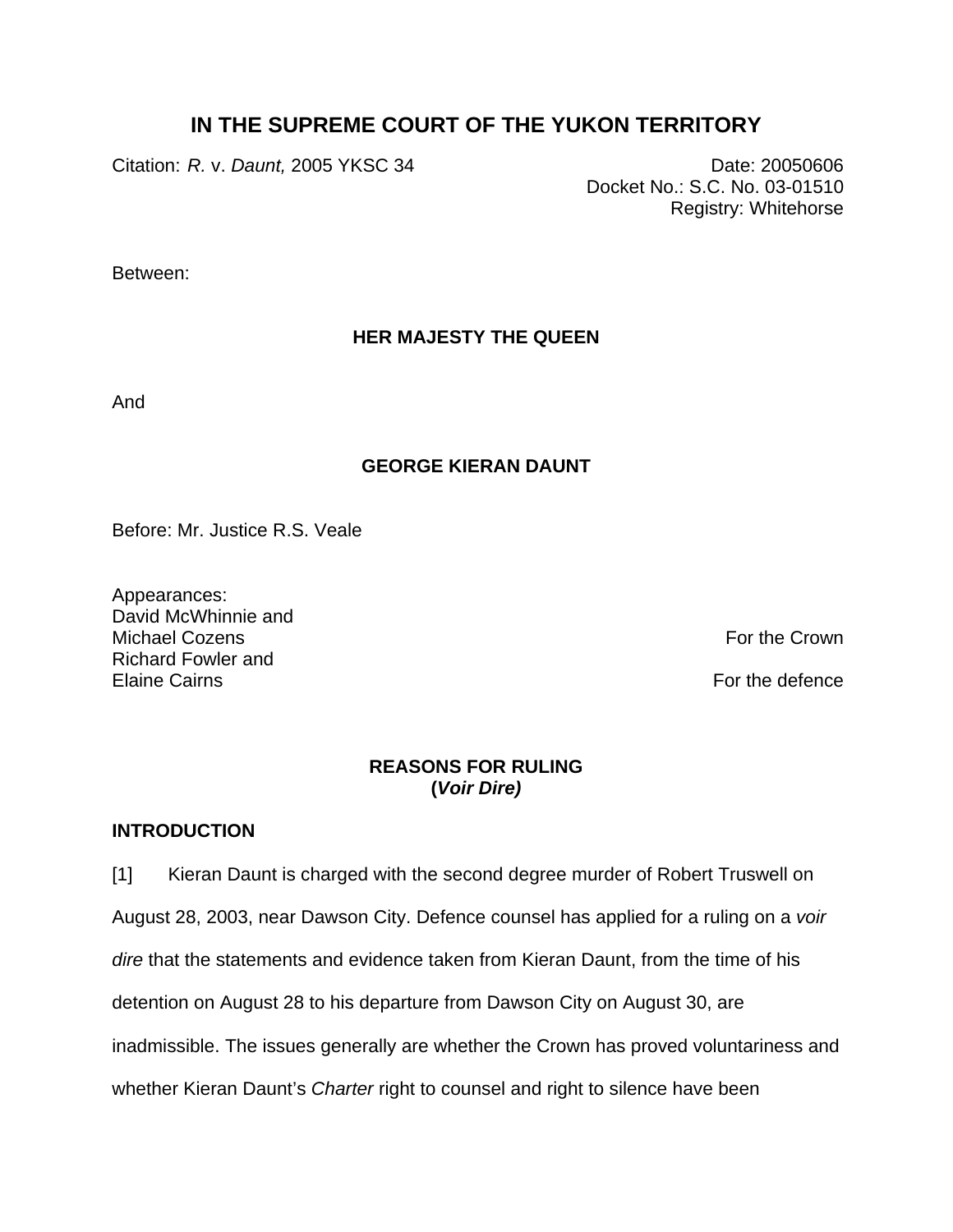breached. There are also issues with respect to the delay of the RCMP in taking Kieran Daunt before a Justice of the Peace, the lack of impartiality of the Justice of the Peace who made the remand order and execution of the remand order.

[2] I will deal with each occurrence separately and set out the applicable law. I have ruled that statements made by Kieran Daunt on August 28, 2003, in the police cruiser, at the scene of the shooting and again in the police cruiser at Camelia Sigurdson's residence, are admissible. The statements made by Kieran Daunt in the interrogation on August 29, 2003, in the shower on August 30, 2003, and in the interrogation on August 30, 2003 are inadmissible.

### **THE FACTS**

#### **1. Statements in the police cruiser.**

[3] On August 28, 2003, at 4:30 p.m., Kieran Daunt drove into the yard in front of Camelia Sigurdson's residence. Ms. Sigurdson (Cam) lives in Dawson City on the Old Bonanza Creek Road which runs off the Bonanza Creek Road. Bonanza Creek is the location of a number of gold mining claims.

[4] Kieran Daunt and Cam Sigurdson have been "very good friends" since 1979. Cam Sigurdson testified that Kieran Daunt drove into her yard and said that "he thought he had shot Robert Truswell". She described Kieran Daunt as being in a state of shock, traumatized, scared and terrified. She telephoned the police to report the shooting of Robert Truswell and asked for the police and an ambulance to come to her residence.

[5] Before the police arrived, Kieran Daunt phoned his lawyer, Barry Ernewein, who resides in Whitehorse, some 536 kilometres south of Dawson City. Kieran Daunt was apparently advised to say nothing.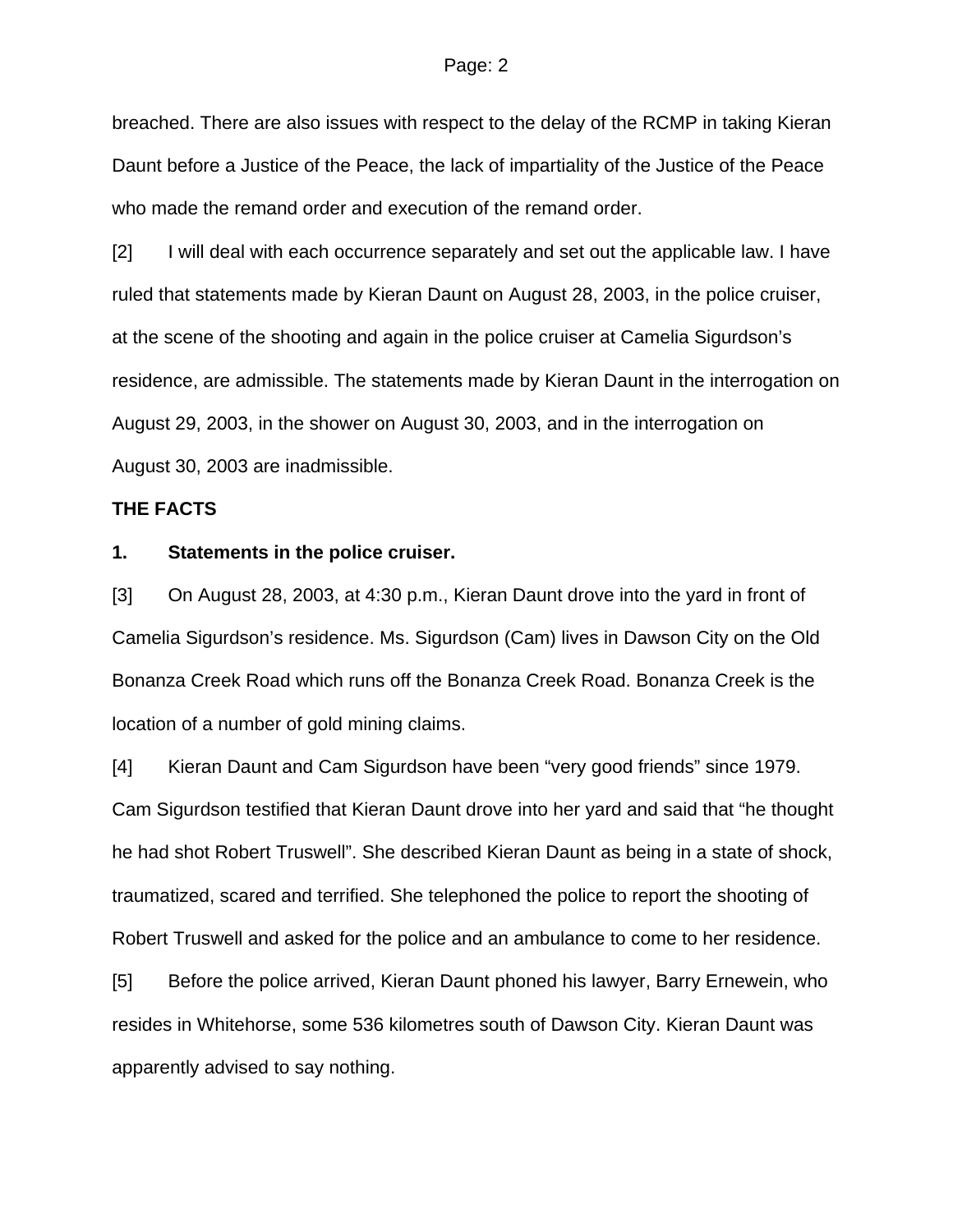[6] Sergeant Ashmore is the RCMP detachment commander in Dawson City. He received a call about the shooting at 4:43 p.m. He called Cam Sigurdson to get more details. She advised that Kieran Daunt had shot Robert Truswell on Gold Hill. Sergeant Ashmore attended at her residence, which he had some difficulty finding, with Constable Groves. Constable Mitchell and later Corporal Gaudet remained on the Bonanza Creek Road. After ascertaining there were no firearms in the residence, Sergeant Ashmore and Constable Groves entered the residence. They saw Kieran Daunt seated at a kitchen table with a beer in front of him.

[7] Sergeant Ashmore advised Kieran Daunt that he was commencing an investigation into a possible homicide and that Kieran Daunt was under investigation for the homicide. There is no doubt that Kieran Daunt was detained at this point. Sergeant Ashmore then read him his *Charter* right to retain and instruct counsel as well as the police warning that Kieran Daunt need not say anything and anything he did say may be used as evidence. Sergeant Ashmore asked him if he understood and Kieran Daunt replied that he did. He asked Kieran Daunt if he wished to contact a lawyer and Kieran Daunt said he had already called a lawyer.

[8] It was not known if Robert Truswell was dead or alive at that time so Sergeant Ashmore requested Kieran Daunt to show him where Robert Truswell was. Kieran Daunt was unwilling to go back to the scene of the shooting because he was concerned that Robert Truswell was still alive and would shoot him. Cam Sigurdson offered to go with the RCMP as she was familiar with the area of the shooting. She wanted to spare Kieran Daunt the trauma. Kieran Daunt reluctantly agreed to go because no one else knew the exact location of the shooting. Cam Sigurdson went along to support Kieran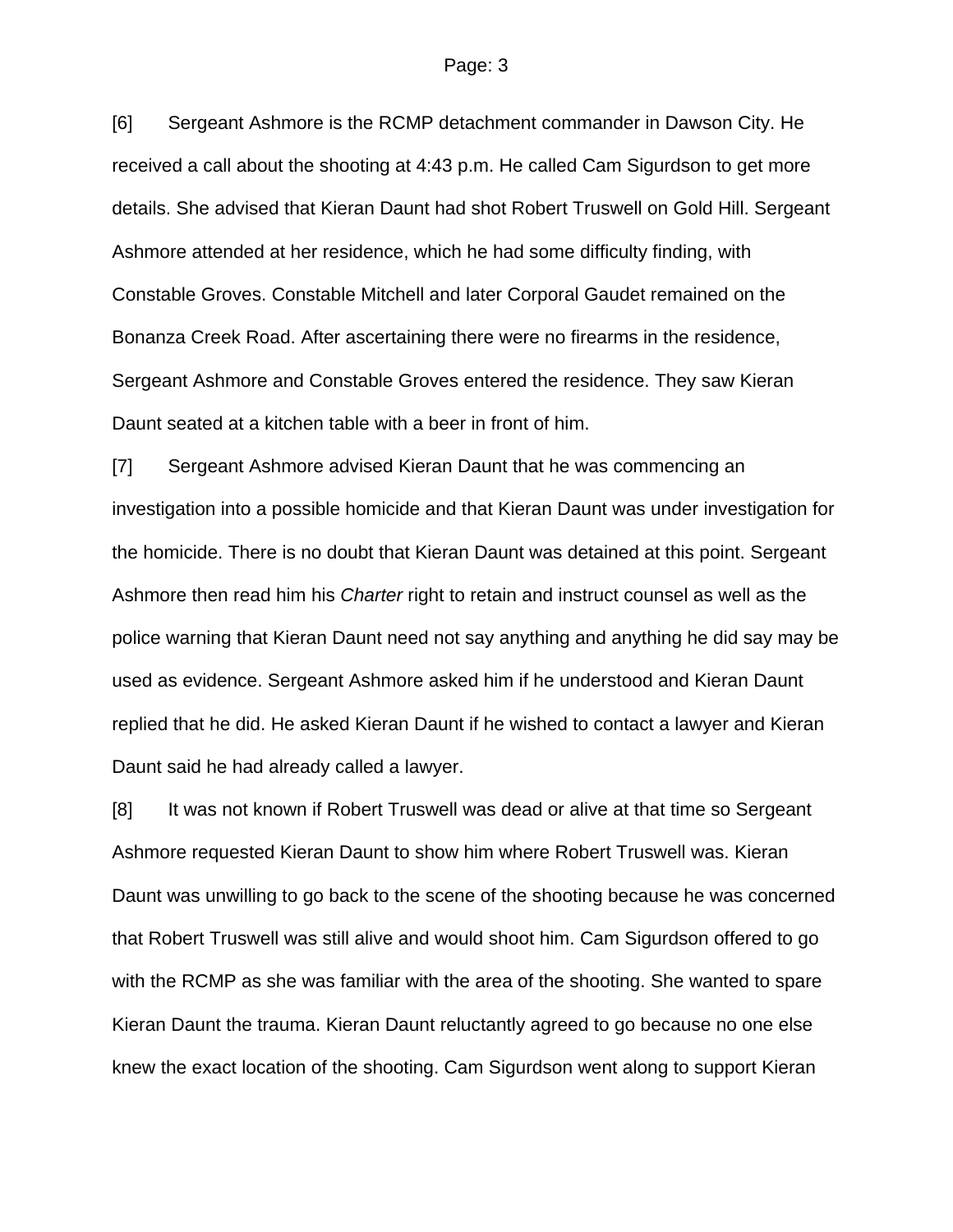Daunt. Constable Groves drove the police cruiser, Sergeant Ashmore was in the front passenger seat and Kieran Daunt and Cam Sigurdson were in the back.

[9] Sergeant Ashmore commenced a conversation with Kieran Daunt in the police cruiser asking him where the shooting took place. Kieran Daunt replied that "the confrontation" took place on Gold Hill, approximately 16 kilometres from the Klondyke Highway along the Bonanza Creek Road. Kieran Daunt said there was a shooting that afternoon. He advised Sergeant Ashmore that "Two-by-Four", (the nickname of Robert Truswell), was shot. When asked if it was possible that Robert Truswell was not hit, Kieran Daunt said "He was hit" and then "I shouldn't have told you that". Sergeant Ashmore said "Everything is based on circumstances" and Kieran Daunt replied, "It isn't good circumstance. Not good circumstance at all".

[10] When they arrived at Gold Hill, Kieran Daunt did not want to drive up the road on the right or Dawson side of the hill so they took his advice and proceeded up a road on the left side of Gold Hill. The other police officers and the ambulance remained at the bottom of Gold Hill.

### **2. The Scene of the Shooting.**

[11] Sergeant Ashmore stopped the cruiser part way up the left access road to Gold Hill and they walked the remaining 300 metres to the top of Gold Hill.

[12] At the top of the hill, there were tire tracks, a sluice box and a small beat up old trailer and broken glass. Kieran Daunt indicated that this was where the confrontation took place. He said Robert Truswell had driven over the hill and down the other side, the Dawson side of Gold Hill, after the shooting. Sergeant Ashmore directed Constable Groves to walk down in that direction. He also instructed Corporal Gaudet and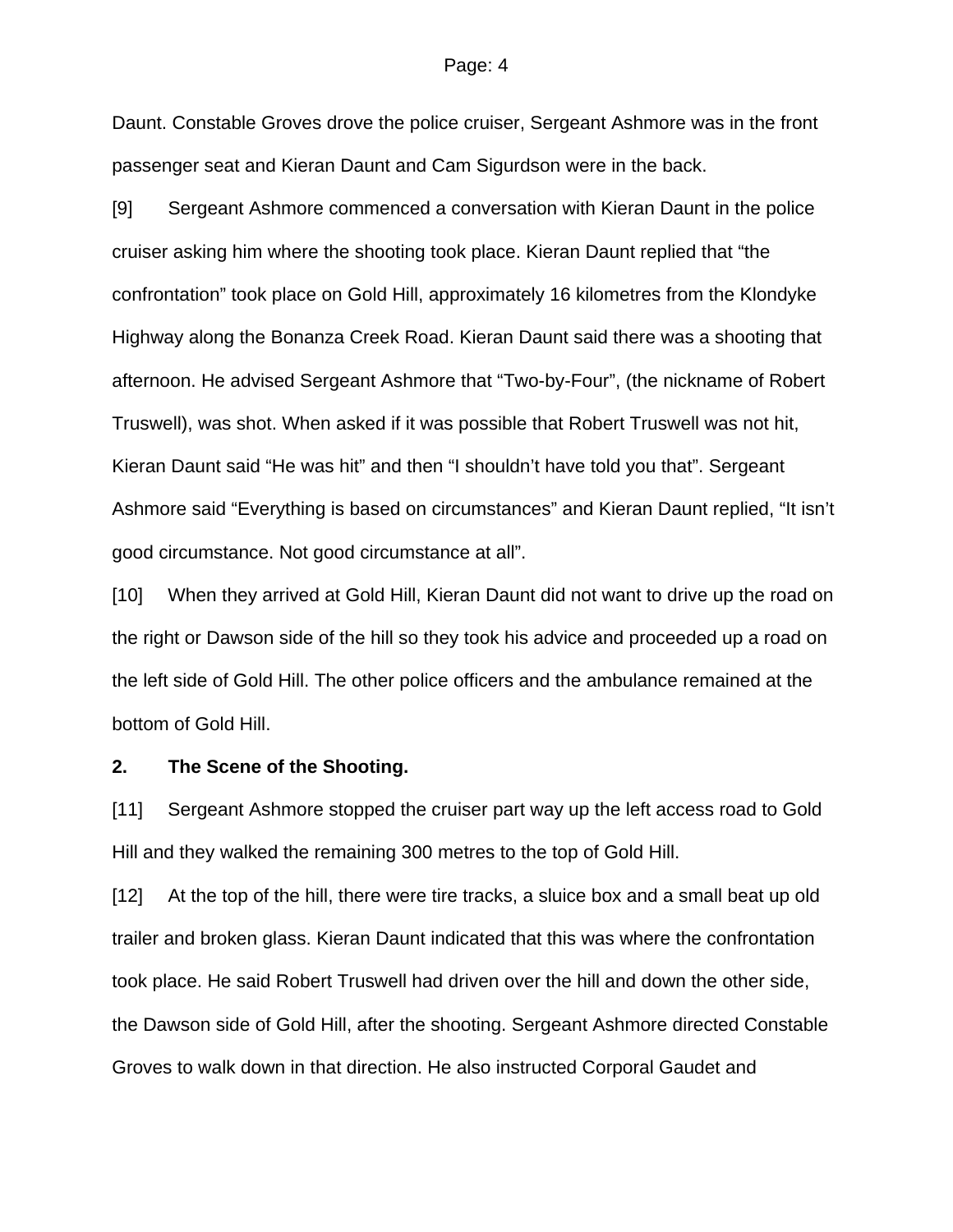Constable Mitchell, on the road below, to come up the same trail that Constable Groves was descending.

[13] Kieran Daunt told Sergeant Ashmore that the incident occurred on the Topaz claim owned by a company called Topaz Resources. Kieran Daunt's father, Ivan Daunt, owned the next claim. Kieran Daunt owned the sluice box and trailer. Kieran Daunt's residence was just over the hill towards his father's place.

[14] Kieran Daunt informed Sergeant Ashmore that he had gone to Gold Hill to put new carpet in his sluice box when Robert Truswell had driven up. Kieran Daunt had walked back towards his vehicle. He said he was scared of Robert Truswell.

[15] At about 6:40 p.m., Sergeant Ashmore learned that Robert Truswell was deceased. He called RCMP headquarters in Whitehorse and asked Sergeant Frank Campbell, the head of the Major Crimes Unit, for assistance.

[16] When they returned to the police cruiser, Corporal Gaudet had driven up. Kieran Daunt was placed in Corporal Gaudet's cruiser and arrested for murder. Sergeant Ashmore read him his *Charter* right to counsel.

[17] At this time, Kieran Daunt said "Yup, yup which I will". Sergeant Ashmore concluded that Kieran Daunt wished to speak to his lawyer.

[18] After the police warning was read, Kieran Daunt said, "From this point on, yup, I've cooperated and I tried to help to a point".

### **3. Back at the Sigurdson's residence.**

[19] Corporal Gaudet drove the police cruiser with Sergeant Ashmore, Kieran Daunt and Cam Sigurdson back to the Sigurdson residence. There were no further statements to Sergeant Ashmore. Sergeant Ashmore stated: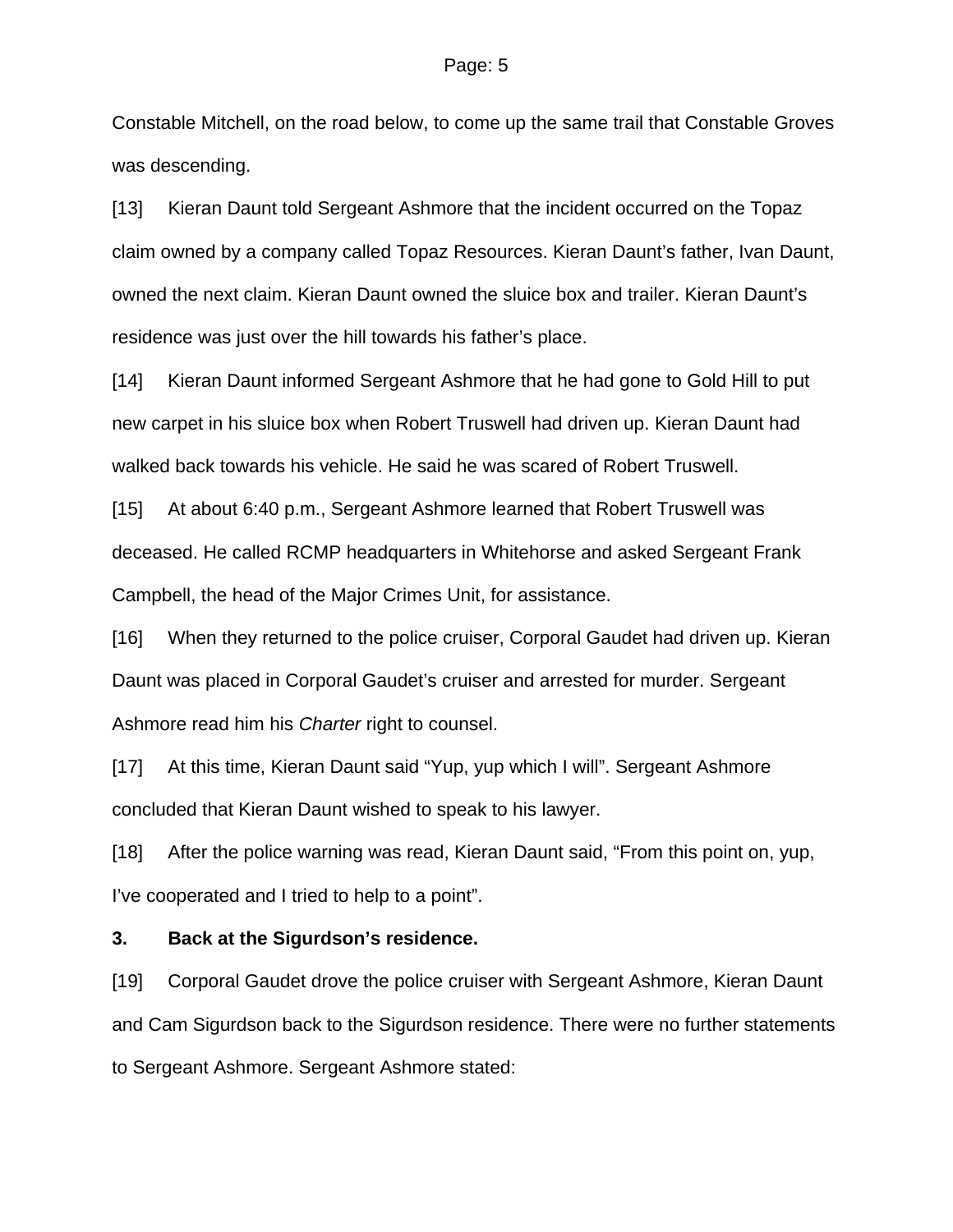"No, my intention was not to engage in any kind of conversation with Mr. Daunt related to this incident at the time. I wish - - he had indicated that he would be talking to a lawyer, so I wanted to give him that opportunity".

[20] Kieran Daunt made some conversation with Corporal Gaudet that was not initiated by Corporal Gaudet. One statement was to the effect, "All I know it could have been me, it was that close." Corporal Gaudet did not respond. Kieran Daunt also identified his vehicle at the residence.

## **4. Statements to Constable Phillips in Daunt's cell.**

[21] Kieran Daunt was driven to Dawson City and lodged in a cell at the RCMP detachment. He asked to talk to his lawyer and Corporal Gaudet made the arrangements with Mr. Ernewein. Although Mr. Ernewein requested a single telephone line, it could not be arranged. Kieran Daunt therefore spoke to his lawyer on a multi-line. Kieran Daunt spoke to his lawyer for three minutes and said he was satisfied with the advice from counsel.

[22] That evening, around 10:00 p.m., Corporal Gaudet and Sergeant Ashmore interviewed Kieran Daunt. They obtained swabs from his hands and took a breathalyzer. The hand swabs could not be tested so they are not in issue. The breathalyzer reading of 70 milligrams is not challenged.

[23] At 9:13 a.m. on Friday, August 29, 2003, Constable Tracy Phillips entered Kieran Daunt's cell. She had driven up from Whitehorse with Corporal Brian Edmonds to be part of the investigating team. The balance of the Major Crimes Unit from the Whitehorse detachment arrived on the RCMP plane Friday afternoon under the direction of Sergeant Frank Campbell.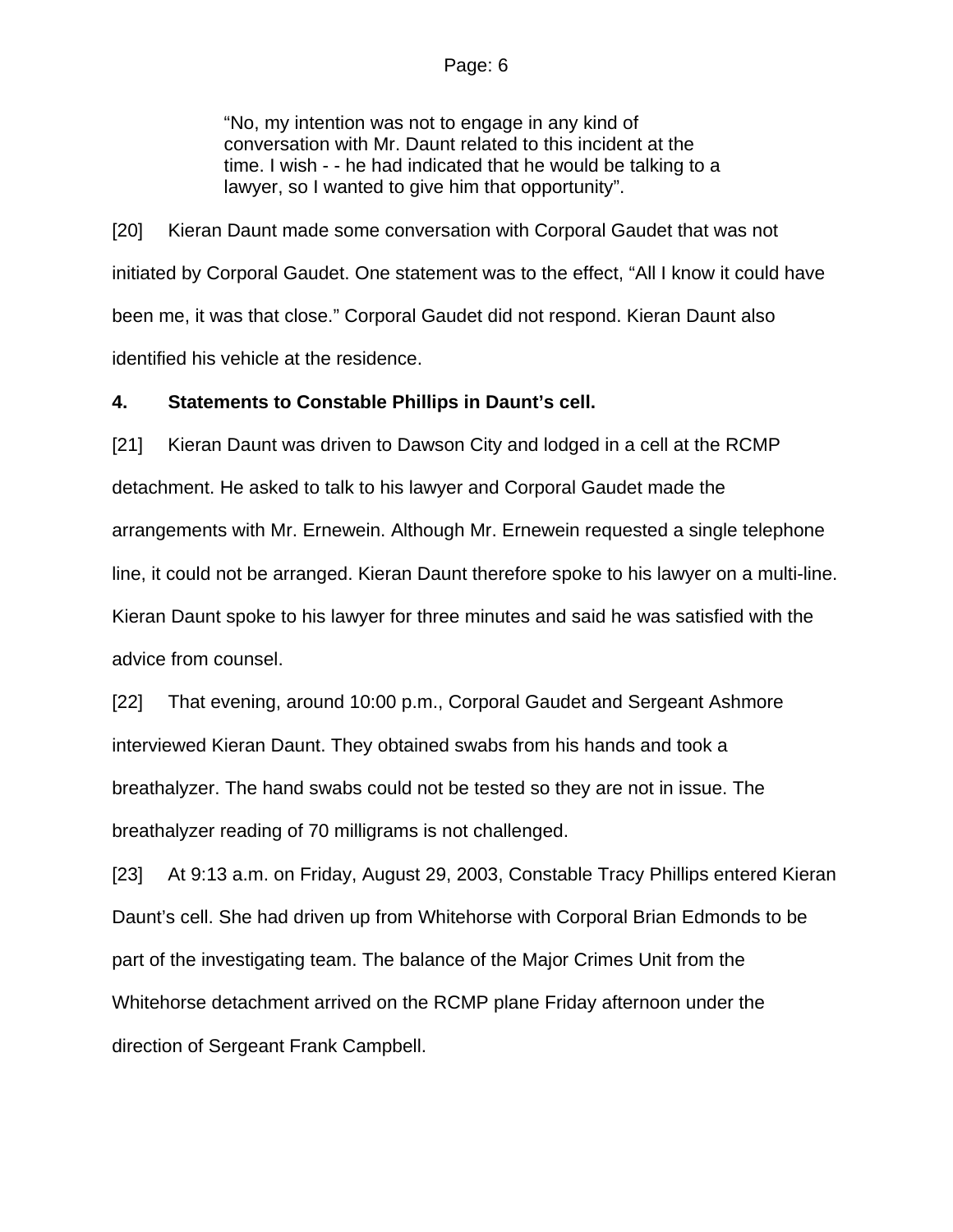[24] Constable Phillips obtained Kieran Daunt's full name. In response to a question from Constable Phillips, Kieran Daunt said, "I'm not the bad guy".

[25] No secondary police warning was given to Kieran Daunt at this time.

## **5. Statements made in the August 29, 2003 interrogation by Corporal Gaudet and Constable Phillips.**

[26] At 10:50 a.m. on Friday, August 29, 2003, Corporal Gaudet and Constable Phillips began an interrogation that lasted until 2:15 p.m. that afternoon. The interrogation was video and audio taped. The video was played in court with a transcript to assist.

[27] Prior to the interrogation, Kieran Daunt spoke to his lawyer, Mr. Ernewein, for 15 minutes. He spoke to Mr. Ernewein after the interrogation as well.

[28] The interrogation began in a friendly fashion but became increasingly aggressive.

[29] Kieran Daunt indicated he was advised by his lawyer to say nothing and Corporal Gaudet agreed that was okay. Corporal Gaudet read the secondary police warning which advised Kieran Daunt that anything said previously to him by a police officer should not compel or influence him to say anything at this time and that anything he did say may be used as evidence. When asked what the warning meant to him, Kieran Daunt said, "That means shut up". Kieran Daunt also said he hadn't slept at all and felt numb.

[30] When Kieran Daunt referred to the room they were in as the "interrogation room", Corporal Gaudet said "I prefer to call it the room where we talk to people". That theme continued when Constable Phillips asked about his drinking and stated "Don't read into to much of what we ask, we're just, you know, like we're just talking to you".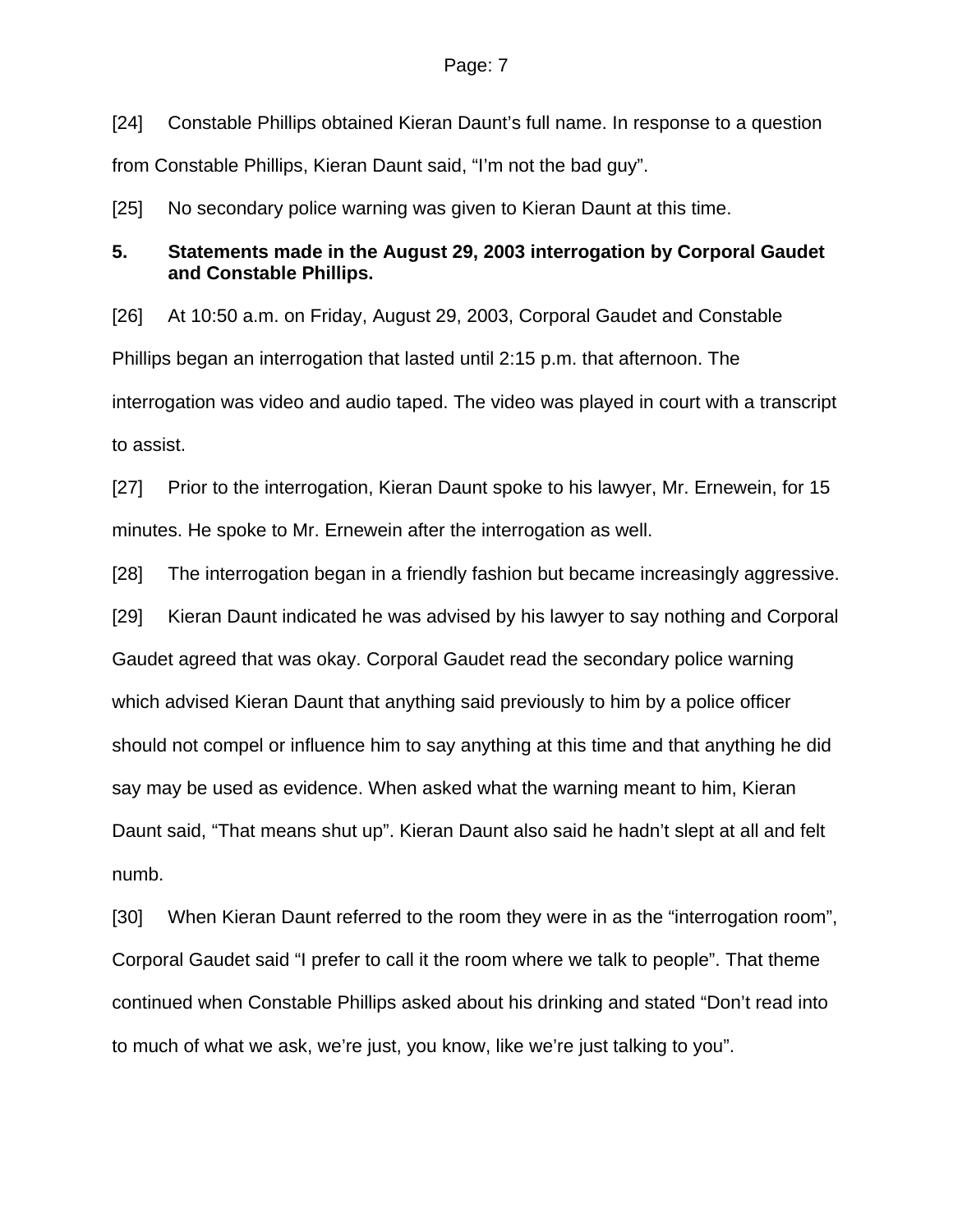[31] In the first fifty-six pages of the one hundred forty-three page transcript, Kieran Daunt talks voluntarily about his difficulties with his father, Ivan Daunt. He also discusses his view that Robert Truswell was a bully who had beaten up an old man. He said Robert Truswell was an unsuccessful miner and a bully who should have been put away a long time ago. The latter comment referred to an incident where Robert Truswell attacked a person with a piece of two-by-four lumber.

[32] He called Robert Truswell a paranoid-schizophrenic and indicated that Robert Truswell had made a written complaint about him to the RCMP that summer.

[33] All this information was elicited by the RCMP without difficulty by playing on Kieran Daunt's integrity, Robert Truswell's bad reputation and by minimizing the offence. Kieran Daunt marked a map to show where the disputed claims were located. [34] At this point (p. 54) in the interrogation, Kieran Daunt began to respond to more detailed questions about the incident with the simple answer "lawyer". Each time Kieran Daunt responded with lawyer, Corporal Gaudet said, "hear me out" and continued the interrogation. At this stage, Kieran Daunt used the word "lawyer" about five times. Kieran Daunt then said "But I don't feel good and I don't want to go any deeper without a lawyer". Constable Phillips left the interview room briefly. Corporal Gaudet continued the interrogation. He began to raise his voice and move his chair and face to within one foot of Kieran Daunt, whose back had been placed against a wall.

[35] There is no dispute that Kieran Daunt used the word "lawyer" in response to questioning about eighty times during the rest of the interrogation. It is agreed that Kieran Daunt made over thirty references to speaking to his lawyer. Constable Phillips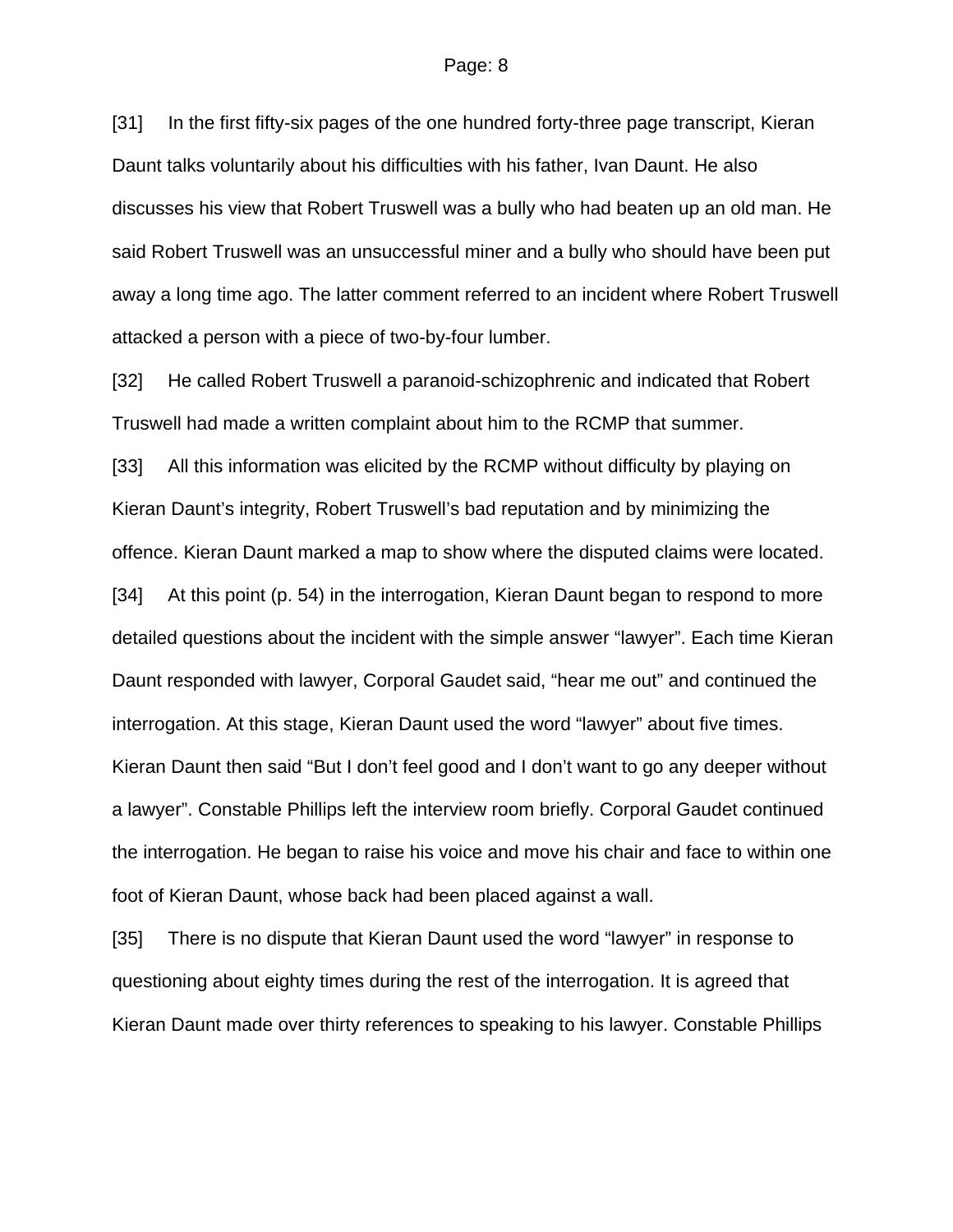agreed that the reference to the word "lawyer" was an expression of Kieran Daunt's wish to remain silent.

[36] Constable Phillips volunteered that she had personally been in a similar situation to Kieran Daunt and had to shoot a person after a high speed chase. She decided to talk despite her lawyer's advice not to. Kieran Daunt responded with "I do need a lawyer, we're in Dawson, we don't have access to them. I would really like a lawyer here for certain aspects of this conversation and this being one of them". He followed with a plea, "… please, please bear with me, and (inaudible) my lawyer." (p. 68) The officers suggested that telling them his side now would be more credible than later. Constable Phillips stated "If you're traumatized we need to treat you too. …"

[37] The interrogation assumed a somewhat conversational tone until approximately 1:00 p.m., when Kieran Daunt requested a coffee and was provided with one. He said he was not doing okay and he wanted a lawyer present. (p. 83)

[38] He repeated that he wished to have a lawyer present because he couldn't tell certain things without a lawyer.

[39] The interrogation continued on the subject of the gun. Kieran Daunt immediately said, "lawyer", "please lawyer". Corporal Gaudet repeated the "hear me out" line in response. While Corporal Gaudet continued to suggest a child might die or be injured by finding the gun, Kieran Daunt made repeated references to "lawyer" and "At this point, I really need the lawyer". Corporal Gaudet said, "You've talked to your lawyer three times" and continued. Kieran Daunt then resorted to "lawyer, lawyer" on three occasions to which Corporal Gaudet forcefully stated "hear me out, hear me out". He continued on the theme that the gun issue was a matter of life and death for an innocent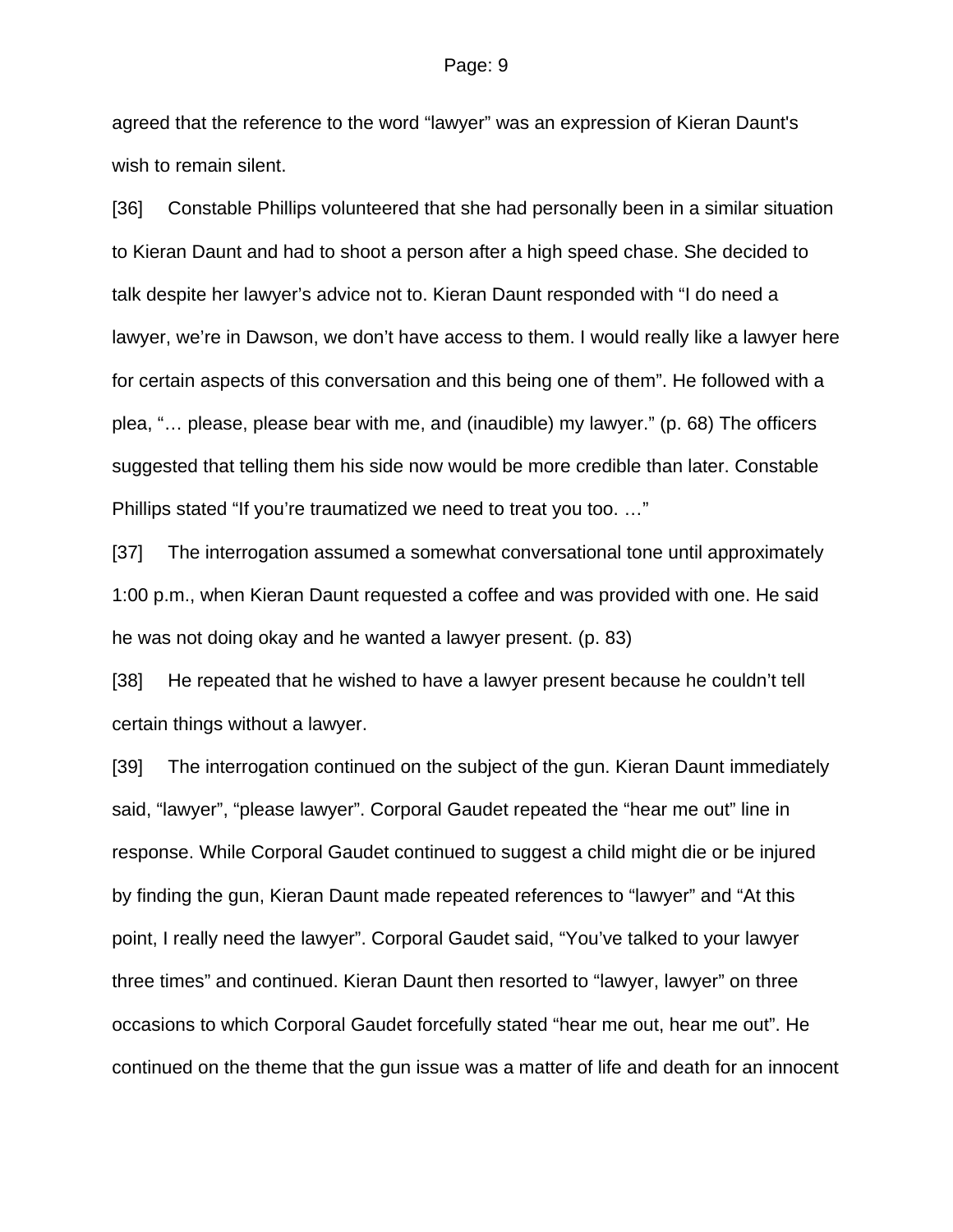child. Kieran Daunt replied "lawyer", "it's my safety blanket". Corporal Gaudet said, "You know what, it's a false safety blanket".

[40] Constable Phillips picked up on the theme by suggesting that a lawyer might give bad legal advice because they don't know all the facts.

[41] Further on, Constable Phillips suggested that Kieran Daunt "… forget about the legal schmegal bullshit". (p. 98) Kieran Daunt replied "I can't forget about the legal stuff because." Kieran Daunt followed up with five requests for "lawyer" as the questioning continued.

[42] Kieran Daunt then talked about what he was doing that day before the incident but as soon as Corporal Gaudet probed he said "and then now it's the lawyer again". (p. 101). A few moments later, Kieran Daunt said, "I have to talk to my lawyer" on two occasions, to which Corporal Gaudet replied, "You've talked to your lawyer three times". [43] When Corporal Gaudet continued to ask about the gun, Kieran Daunt said "Can I go back to my cell", to which Corporal Gaudet said, "you're in police custody and we decide where you will be detained".

[44] Corporal Gaudet then introduced the Cam Sigurdson strategy by stating that she was an "excellent friend" of Kieran Daunt's and could become a party to an offence or get arrested for obstruction of justice if the gun was found behind her house. Kieran Daunt immediately stated, "I need to talk to my lawyer" followed by stating that Cam had no involvement. In response to the questions about whether the gun was at her house, Kieran Daunt repeated "lawyer" twelve times. Kieran Daunt finally pleaded, "I got to talk to my lawyer", suggesting that if they were in Whitehorse, he would be able to see his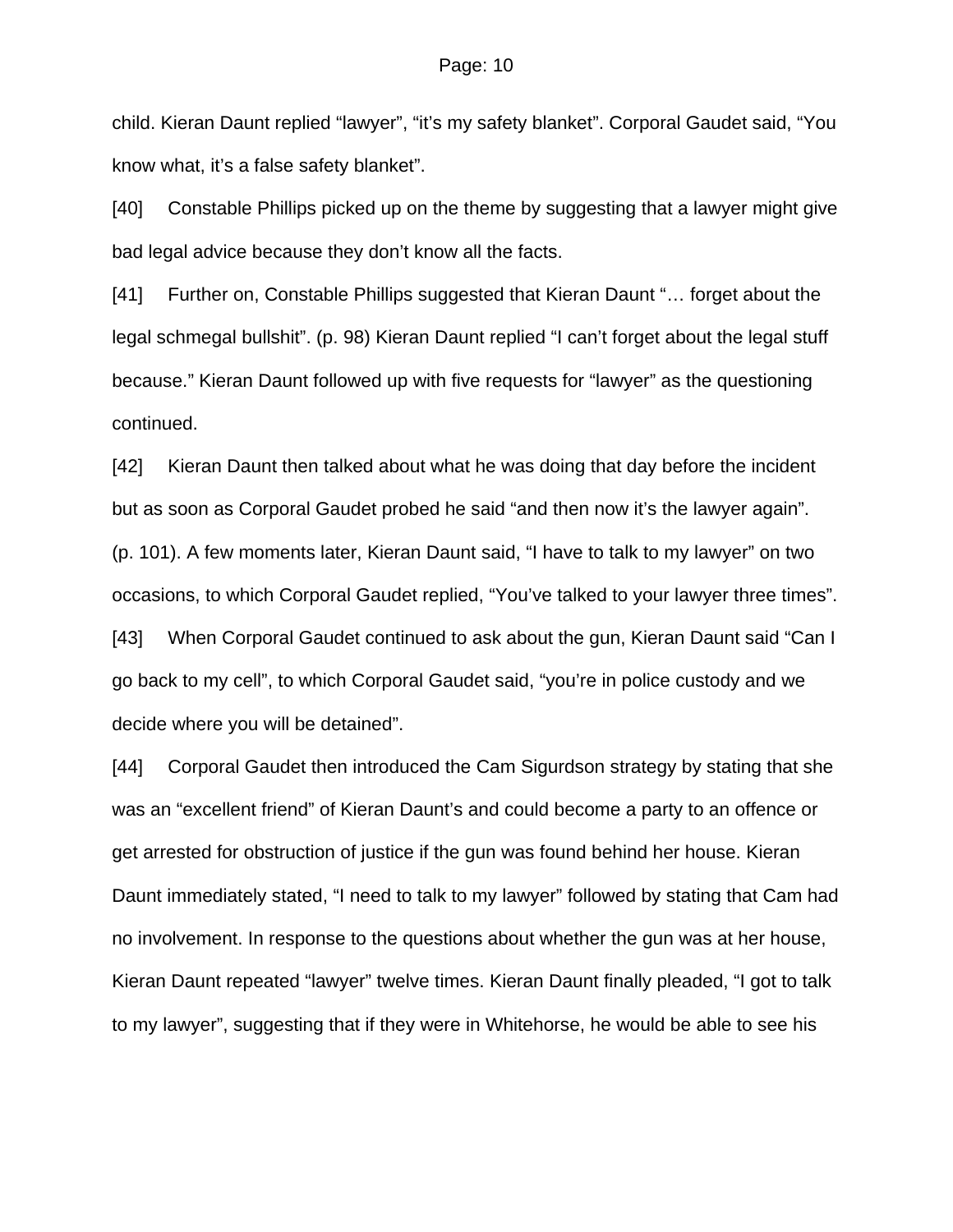lawyer "right now". Corporal Gaudet replied, "... no that's not definitely, not entirely true."

[45] Little progress was made for the balance of the interrogation. Kieran Daunt repeated that "I have to talk to my lawyer" and Constable Phillips and Corporal Gaudet left the room to speak to Corporal Brian Edmonds who was observing the interview. On their return, the police decided to "switch gears" and they asked about bruises on his chest and photographed his chest. They asked for and he provided a DNA sample. Kieran Daunt was emotional at this point and was crying. Constable Phillips brought the interrogation to a close by saying "you've been pretty insistent on talking to your lawyer again" and that they should give him another opportunity to speak to his lawyer and discuss the recovery of the gun for safety purposes.

[46] Although the interrogation was persistent and aggressive, it was not overtly physical and did not involve excessive deprivation of amenities. However, Kieran Daunt was completely overwhelmed as evidenced by his tears on two occasions at the end of the interrogation when he was "just trying to maintain right now".

### **6. The Shower Statement on August 30, 2003 at 12:04 p.m.**

[47] Kieran Daunt was allowed to have a shower prior to the interrogation which began at 12:15 p.m. on Saturday, August 30, 2003. Sergeant Ashmore was present and, without giving a secondary police warning, questioned Kieran Daunt about the location of Robert Truswell's relatives. Kieran Daunt informed Sergeant Ashmore that Robert Truswell's mother lived in New Zealand. He also told Sergeant Ashmore that Robert Truswell had two sisters who didn't speak to Robert Truswell. He further stated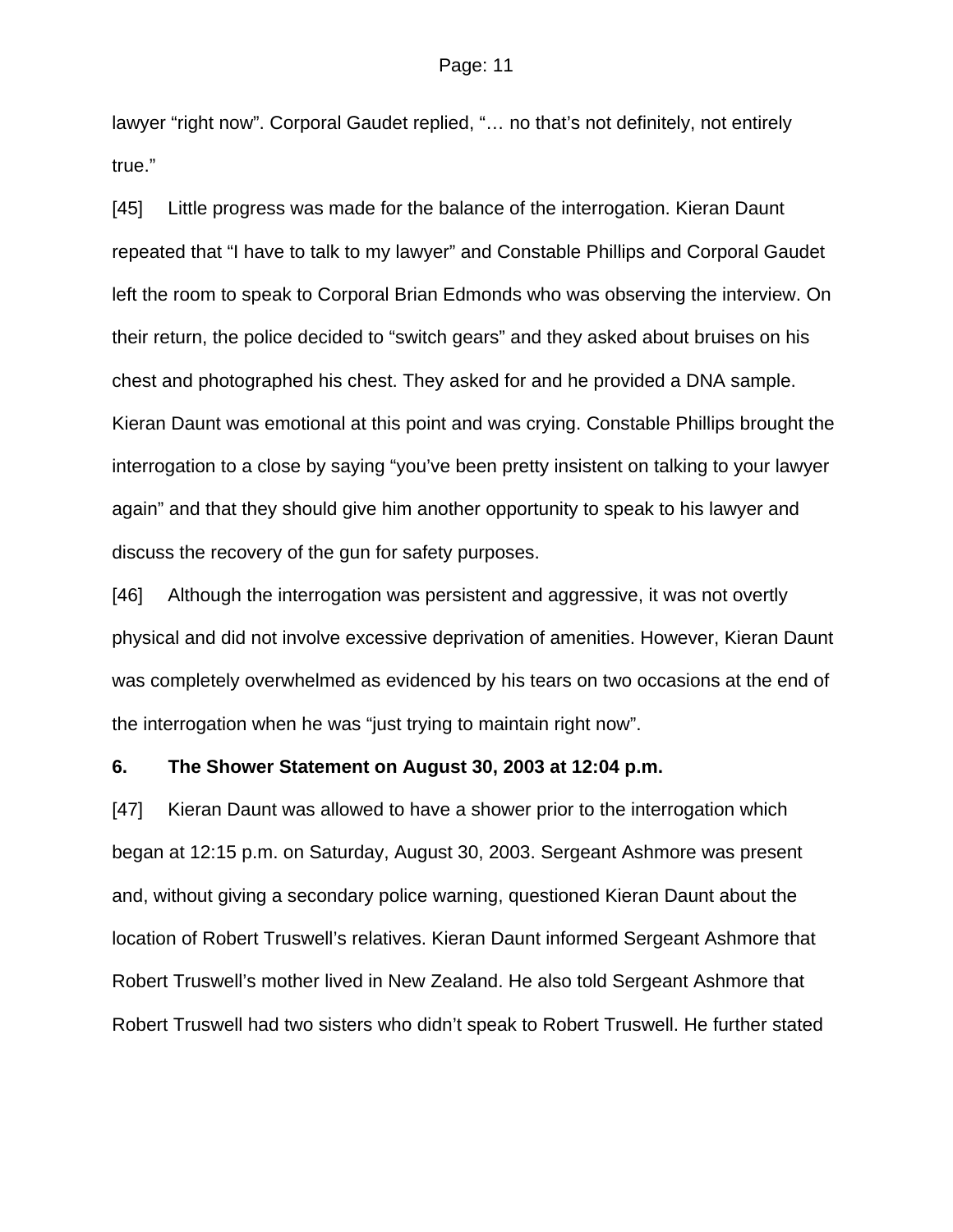that Robert Truswell had threatened to kill his sisters because they had stolen a stereo system from him 20 years ago.

# **7. Statements made in the August 30, 2003 interrogation by Sergeant Ashmore and Constable Phillips.**

# **The Remand into Custody**

[48] It is necessary to go back to Friday, August 29, 2003, to set the context for the final interrogation on Saturday, August 30. Corporal Edmonds was part of the Major Crimes Unit at the Whitehorse Detachment. He had driven to Dawson in the evening of August 28, 2003, with Constable Phillips and arrived in the early hours of the 29<sup>th</sup>. He acknowledged that the vehicle was intended for transport of either the accused or the body back to Whitehorse. He was supervising the interviews of Kieran Daunt and assisting Sergeant Ashmore with warrants. He took responsibility to arrange for the remand of Kieran Daunt before a Justice of the Peace. He spoke to a Crown attorney in Whitehorse at 11:10 a.m. about bringing Kieran Daunt before a Justice of the Peace. Corporal Edmonds then called the Trial Coordinator in Whitehorse at 11:23 a.m. to discuss arrangements for a Justice of the Peace. Corporal Edmonds was told that a Justice of the Peace was available by telephone in Whitehorse at 1:00 p.m. but he had to inform the Trial Coordinator prior to 12:00 noon in order for Kieran Daunt to appear before a Justice of the Peace in Whitehorse. Otherwise, arrangements should be made for a Justice of the Peace in Dawson City.

[49] Corporal Edmonds did not interrupt the interrogation. At about 4:05 p.m., Corporal Gaudet and Constable Groves drove Kieran Daunt to the Dawson City courthouse for the remand hearing. Corporal Gaudet was in charge but he had no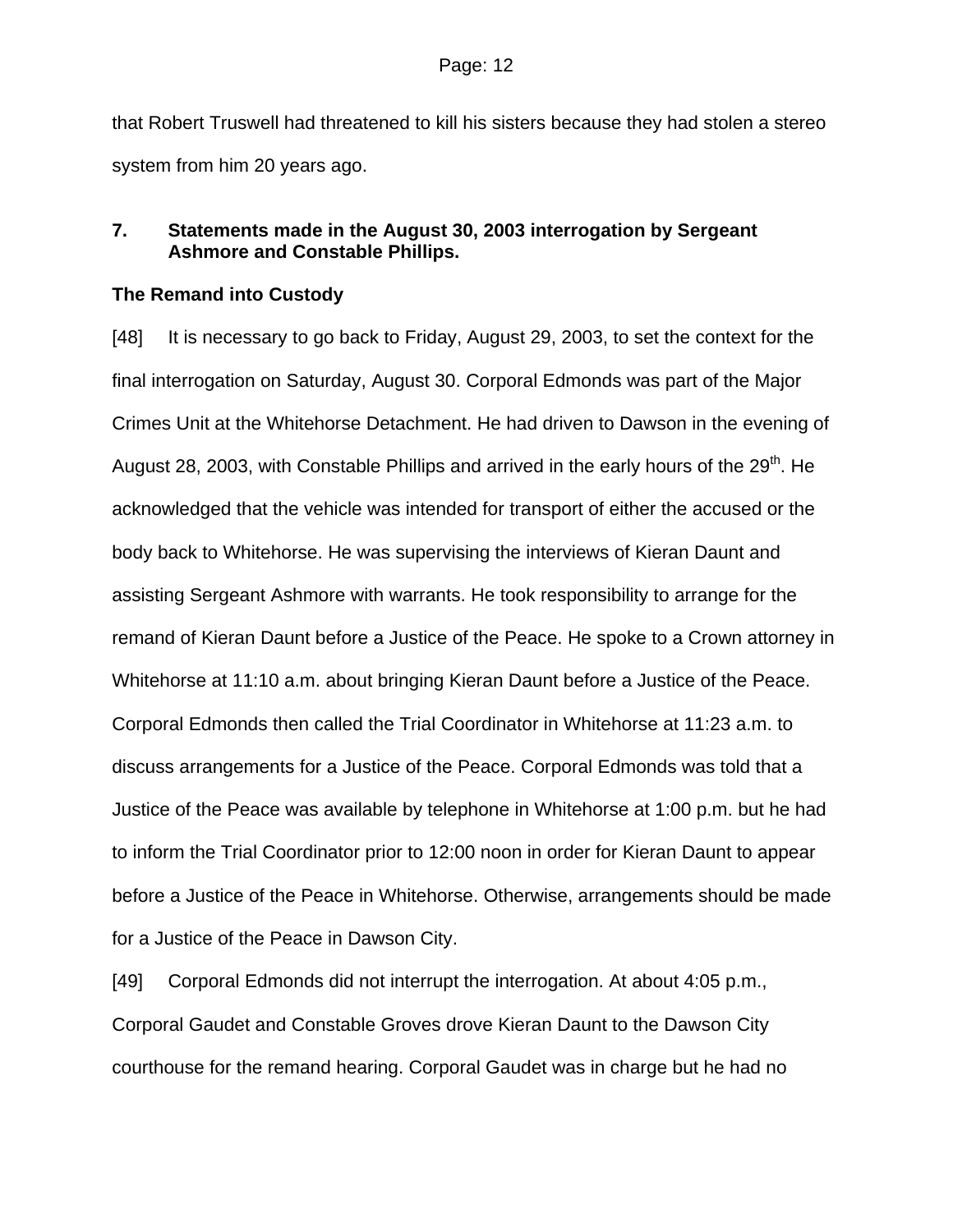memory of who told him to go or who had responsibility afterwards to take Kieran Daunt back to Whitehorse.

[50] Corporal Gaudet took Kieran Daunt into the courtroom and left him there with Constable Groves, while he went in to speak to Justice of the Peace Tyrrell. Apparently, the Justice of the Peace and Corporal Gaudet disagreed on the appropriate form to be used but the Justice of the Peace called Whitehorse and decided to use Form 8.

[51] Justice of the Peace Tyrrell held the remand hearing with Kieran Daunt, Corporal Gaudet and Constable Groves present at 4:30 p.m. He informed Kieran Daunt that he was required to detain him in custody until dealt with by law, pursuant to section 515(11) of the *Criminal Code*.

[52] Justice of the Peace Tyrrell said he could not release him on bail and ordered Kieran Daunt to be detained in custody and transported to the Whitehorse Correctional Centre "forthwith". The Form 8 Warrant for Committal did not contain the word "forthwith" but rather stated:

> "YOU ARE COMMANDED, in Her Majesty's name, to arrest, if necessary, and take the accused and convey him safely to the Whitehorse Correctional Centre at Whitehorse, in the Yukon Territory and there deliver him to the keeper thereof, …"

[53] Corporal Gaudet remembered the use of the word "forthwith", but he could not remember if he reported it to Sergeant Ashmore. He had no memory of communication with anyone about transporting Kieran Daunt to Whitehorse.

[54] Sergeant Ashmore did not recall any discussion about transporting Kieran Daunt to Whitehorse. He knew that Kieran Daunt was remanded into custody in Whitehorse but he did not recall the word "forthwith". He described the murder investigation as "kind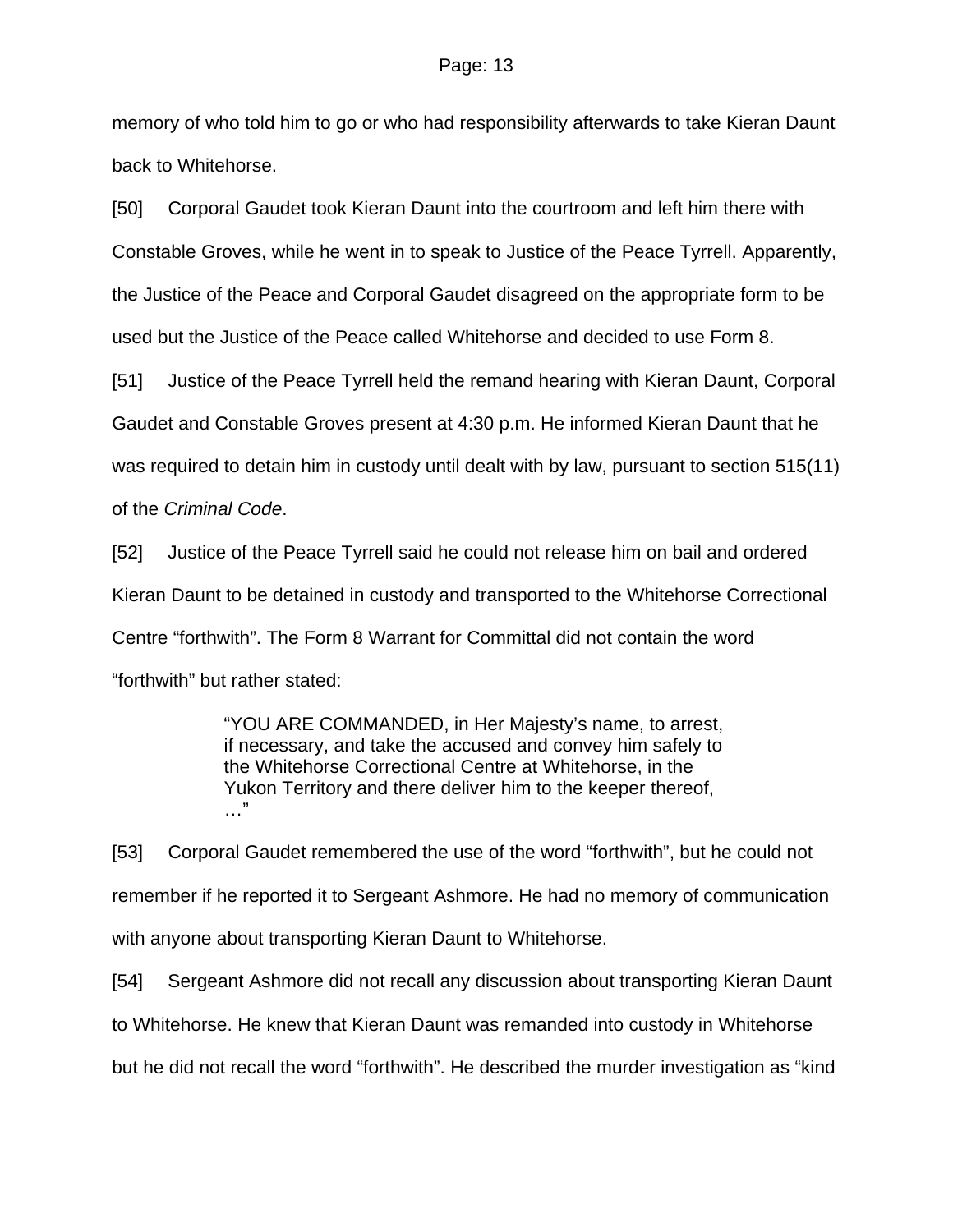of a joint effort as to who is really in charge". He stated that the "common practice" was to have the RCMP plane fly in and wait while the investigation was conducted. Then all the investigators would fly out on completion of the investigation with the person in custody. He cited lack of manpower and "you try to save some money" as the justification for this practice.

[55] Sergeant Frank Campbell was the head of the Major Crimes Unit of the RCMP in Whitehorse. He had flown up in the RCMP plane Friday, August 29, 2003, and arrived at 3:00 p.m. in Dawson. He acknowledged that he had dispatched Corporal Edmonds and Constable Phillips in a vehicle on Thursday evening so that it could be used for transporting either the body or the accused to Whitehorse. He too was aware of the committal to the Whitehorse Correctional Centre, but was not aware of the "forthwith" aspect of the remand order. He could not recall any discussion of transporting Kieran Daunt to Whitehorse. He was concentrating on the investigation at the crime scene while Corporal Edmonds was responsible for the file in Dawson. Sergeant Campbell rationalized that the RCMP team wanted to leave together with Kieran Daunt to avoid two plane trips.

[56] Corporal Edmonds was vague about his role in the transport of Kieran Daunt. He was aware of the remand to the Whitehorse Correction Centre, but could not recall discussing it with anybody.

[57] Corporal Harlan Inkster is the pilot for the RCMP plane. He received instructions to fly to Dawson City on Friday, August 29, 2003, with Sergeant Campbell and the investigation team. He departed Whitehorse at 1:30 p.m. and arrived in Dawson at 3:00 p.m. He expected to remain in Dawson that night.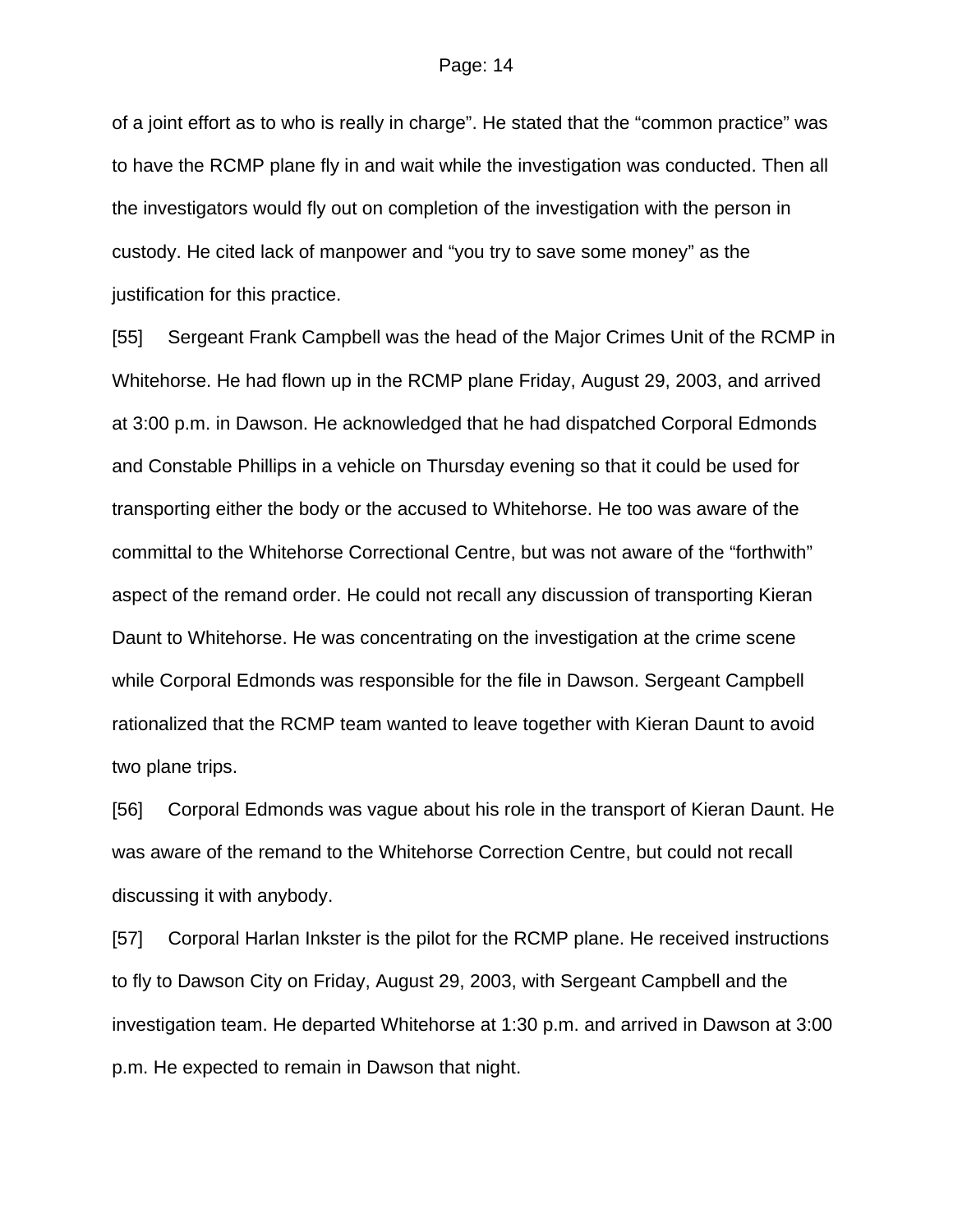[58] The RCMP plane could fly at any time except during the dark hours from 11:00 p.m. to 6:00 a.m. There were no other restrictions. Corporal Inkster was aware that an accused had been detained and he was available for the possibility of transporting the accused on Friday the  $29<sup>th</sup>$  before 11:00 p.m. He could easily have flown back to Whitehorse at 5:00 p.m. and returned on the  $30<sup>th</sup>$  to pick up the Major Crimes Unit. The additional return trip would have cost \$1,500 for fuel. Corporal Inkster did not learn of the departure time until advised by Corporal Edmonds on the afternoon of August 30, 2003. He flew out of Dawson on that day at 4:00 p.m. with the Major Crimes unit and Kieran Daunt. The result is that Kieran Daunt was transported to the Whitehorse Correctional Centre approximately twenty-three hours after the Justice of the Peace made the order.

#### **The Justice of the Peace**

[59] Justice of the Peace Tyrrell had previous contact with Robert Truswell before he remanded Kieran Daunt into custody. On July 9, 2003, Robert Truswell approached the Justice of the Peace in the court room at Dawson City. He proceeded to tell him about a mining claim boundary dispute with Kieran Daunt, that Kieran Daunt had threatened him, that Kieran Daunt had previously beaten him up, that Kieran Daunt had removed various items (including the will of Truswell's father) from his property and that he was fearful of further confrontation with Kieran Daunt. The Justice of the Peace explained that he was not the appropriate person to see and referred Robert Truswell to the Mining Recorder's office, having confirmed that the matter had been reported to the police by Robert Truswell.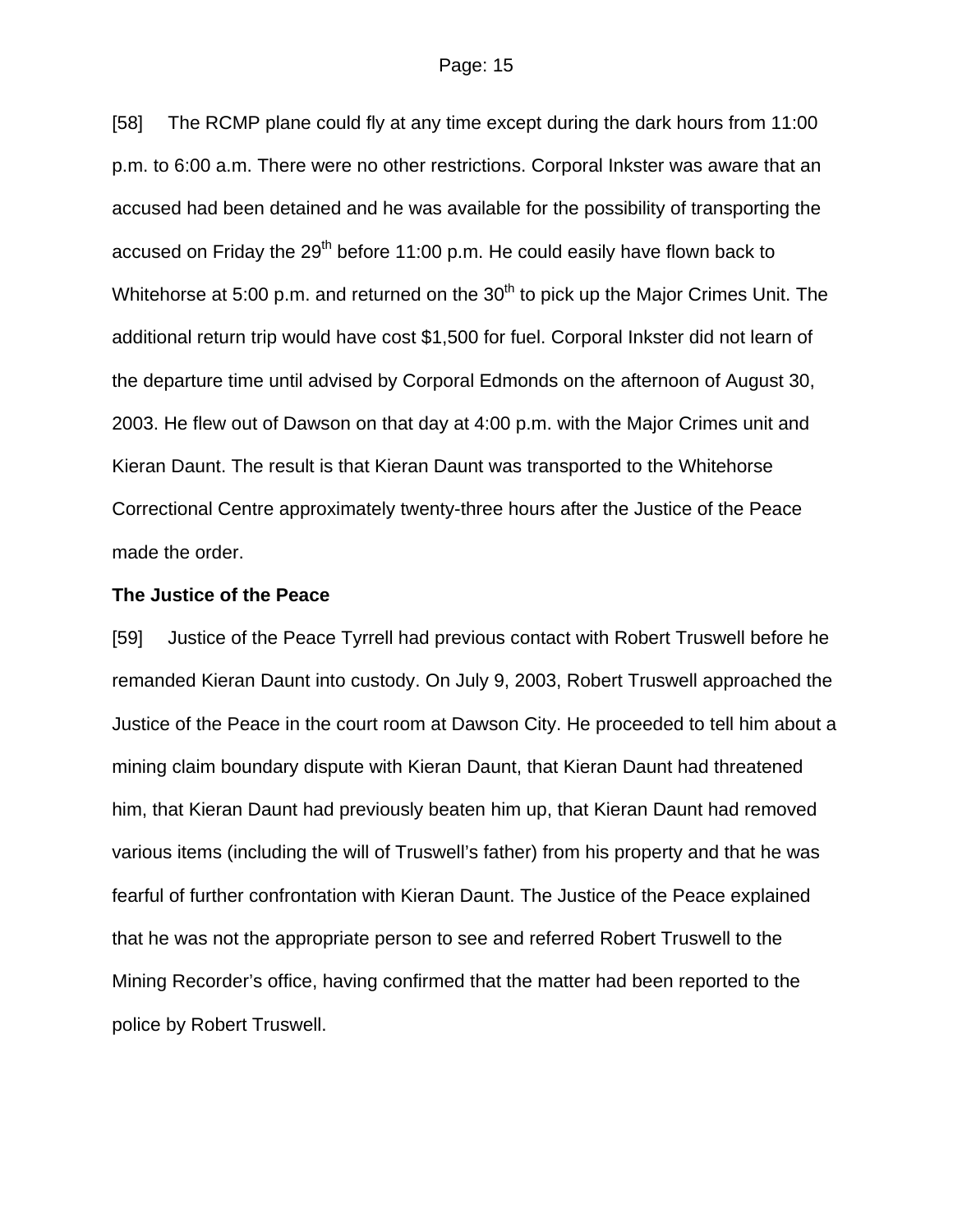[60] The next day, the Justice of the Peace went to the Mining Recorder's office to inform them of the concerns of Robert Truswell. They said it was a matter for the Mining Inspector. The Justice of the Peace met Robert Truswell by chance and informed him to go to the Mining Inspector.

[61] A week or so later, Robert Truswell appeared at the residence of the Justice of the Peace with a stack of photocopies from the Mining Recorder's office and asked him to hold them in safekeeping, as he feared Kieran Daunt would destroy the originals. The Justice of the Peace put the photocopies in an envelope which he marked "Hold for Robert Truswell" with the date July 2003. Robert Truswell repeated his allegation that his father's will had been taken from his cabin. The Justice of the Peace encouraged Robert Truswell to follow up with the Mining Inspector and, if necessary, hire a surveyor and obtain a legal survey of the claim's boundaries. He did not see Robert Truswell again. The Justice of the Peace turned the documents over to the RCMP on September 30, 2003.

### **The August 30, 2003 Interrogation**

[62] The interrogation of Kieran Daunt took place on Saturday, August 30, 2003 between 12:15 and 2:55 p.m., after Kieran Daunt's shower. It was conducted by Sergeant Ashmore and Constable Phillips. Kieran Daunt was given the secondary police warning.

[63] Kieran Daunt told the police that he was told by his lawyer not to say anything. At this point, Constable Phillips asked if Kieran Daunt liked his lawyer and was satisfied with the advice of his lawyer. Kieran Daunt said he did not know enough to answer the latter question. Constable Phillips then asked Kieran Daunt what his lawyer had been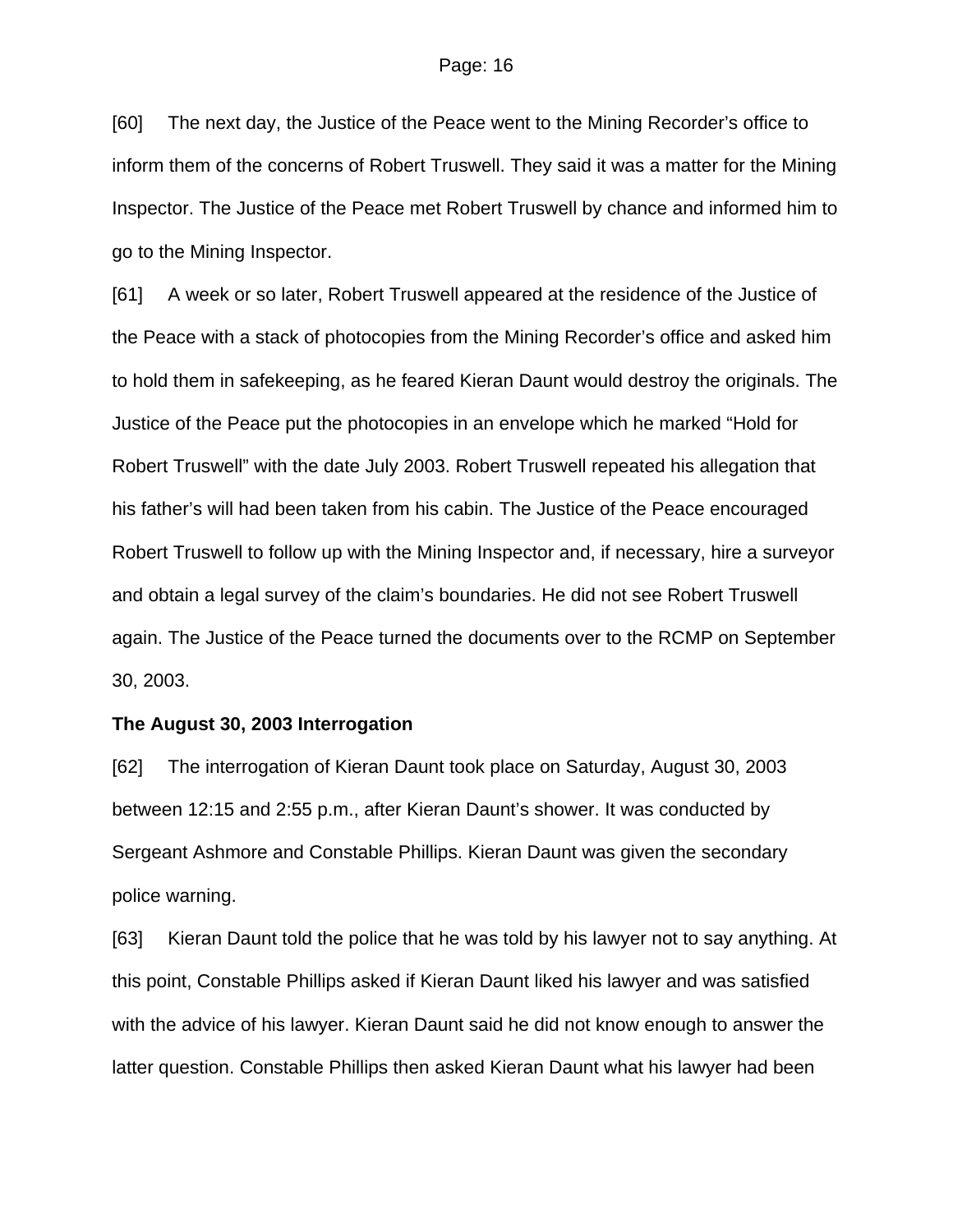saying to him. Kieran Daunt replied "Don't say anything." The interrogation then proceeded on the basis that "we want to just talk to you about just a few things". Kieran Daunt was told if "there's things you don't want to talk about that (*sic*), you let us know that, that's fine." Kieran Daunt said he would listen "but please don't try to get too much out of me about, about stuff up there until I talk to my lawyer." The references to "stuff up there" refers to the shooting on Gold Hill.

[64] The tone of this interrogation was relaxed and friendly. Sergeant Ashmore and Constable Phillips had decided on this strategy with Corporal Edmonds that morning. They began by telling him how many friends had asked about him and what an incredible amount of support he had in the community. Constable Phillips said, "We don't think you are a bad guy … and they love you in this community". It is worth noting that none of the friends were permitted to visit Kieran Daunt while he was in custody at the RCMP detachment. The minimizing of the offence was more pronounced in this interrogation. Sergeant Ashmore added "I'm not here to pressure you or anything else. We want to chat because there's a lot of facts we want to let you know about now." [65] Sergeant Ashmore then introduced a letter from Robert Truswell which Kieran Daunt had referred to in the first interrogation. Sergeant Ashmore brought an additional

letter from Robert Truswell and asked Kieran Daunt to read them. Sergeant Ashmore stated that the events referred to in Robert Truswell's correspondence had nothing to do with the shooting of Robert Truswell, but was something that happened two months before. The exact opposite was the truth, as the views and opinion expressed in the Truswell letters had everything to do with the shooting.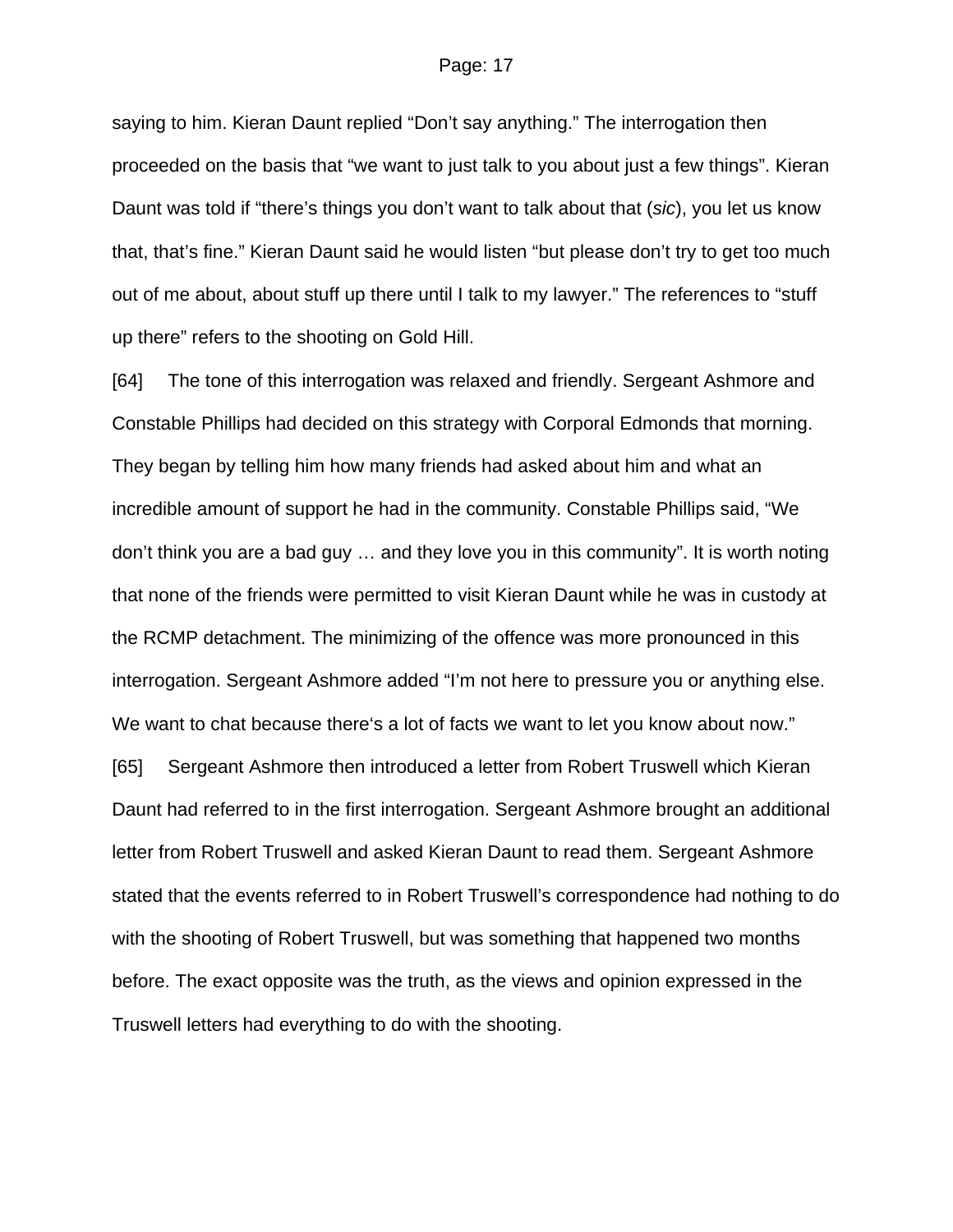[66] Sergeant Ashmore suggested that Kieran Daunt should speak to them so that the judge and jury would have "a full picture". Sergeant Ashmore downplayed the lawyer's advice to remain silent by saying that even his lawyer if he knew the reason why "the mistake happened … would tell us". He said that lawyers "automatically say 'don't say anything' and sometimes saying something is a good thing".

[67] Kieran Daunt proceeded to tell about how the shooting of Robert Truswell occurred. At one point (p. 56), he said, "I need a lawyer at this point", "I'm going to have to talk to the lawyer" and "I don't want to say anything more".

[68] Sergeant Ashmore then changed the subject to Kieran Daunt's "close friend" Cam Sigurdson; the location of the gun and Cam being implicated in that. Kieran Daunt said "I don't want to say anything more". Sergeant Ashmore continued the discussion of Cam Sigurdson and said, "I mean you don't want to get her in trouble or, or right, umm, that's why I need to know right now if you can tell me if that firearm is there."

[69] Sergeant Ashmore said, "we'll try to leave her out of it", but raised the prospect of finding the firearms at the residence "and her being under charge". Further on, he said to Kieran Daunt "she could be charged for the same offence you are for murder …"

(p.60)

[70] Constable Phillips eventually stated there was an onus on Kieran Daunt to prove why he was afraid of Robert Truswell. Sergeant Ashmore implied that there was a benefit to co-operating in the investigation so Sergeant Ashmore could go into court and say "He advised us where the firearm was, and he told us why it happened and here are the reasons". Sergeant Ashmore followed this with "I mean we're not making any deals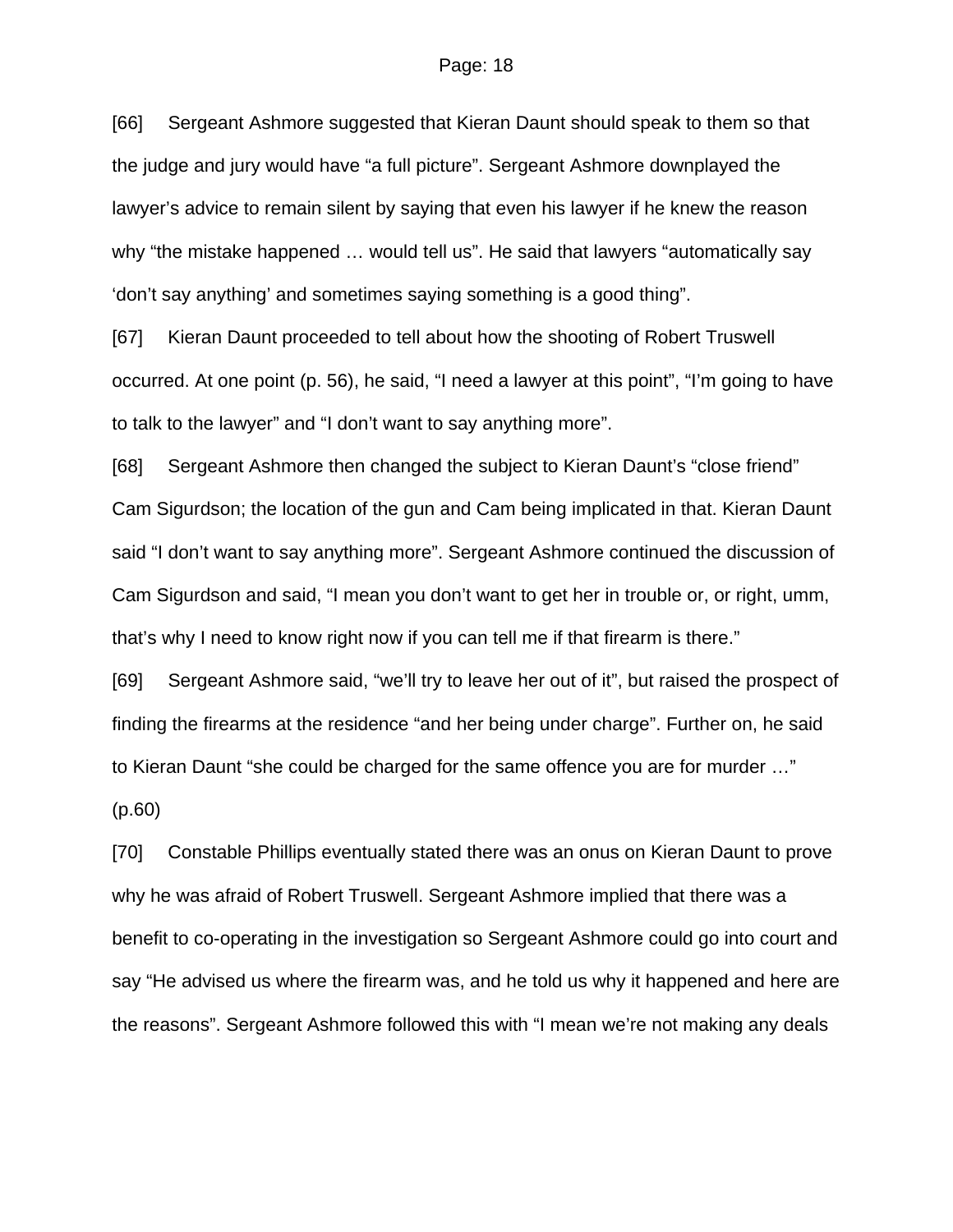or anything like that but we're just looking out for umm …" Constable Phillips chimed in with "We want the truth".

[71] Immediately following the RCMP assertions about Cam Sigurdson's involvement, Kieran Daunt related more about the events leading up to the shooting. He was given a coffee and he continued to describe the shooting and his fear of Robert Truswell. Kieran Daunt finally said, "Well I'm not listening to my lawyer very well, am I?" Kieran Daunt also said at this point "I gotta talk to the lawyer", that he wanted the statement to go through his lawyer and that the lawyer should be present.

[72] Constable Phillips changed the topic back to Cam Sigurdson getting into trouble and stated that "she's right now being re-interviewed". Kieran Daunt then stated that he came down from Gold Hill with the gun and put in it the blue building behind Cam's residence without her knowledge.

[73] Kieran Daunt then related the rest of the events on Gold Hill including the number of shots fired at Robert Truswell. He drew a map and marked where various objects were.

[74] The interrogation ended at 2:55 p.m. Kieran Daunt was flown to Whitehorse at 4:00 p.m.

### **THE ISSUES**

- 1. Did the RCMP, on August 28, 2003, breach Kieran Daunt's *Charter* right to counsel during his detention at Cam Sigurdson's residence, during his attendance at the scene of the shooting or during his arrest and return to Cam Sigurdson's residence?
- 2. As to the interrogation of August 29, 2003;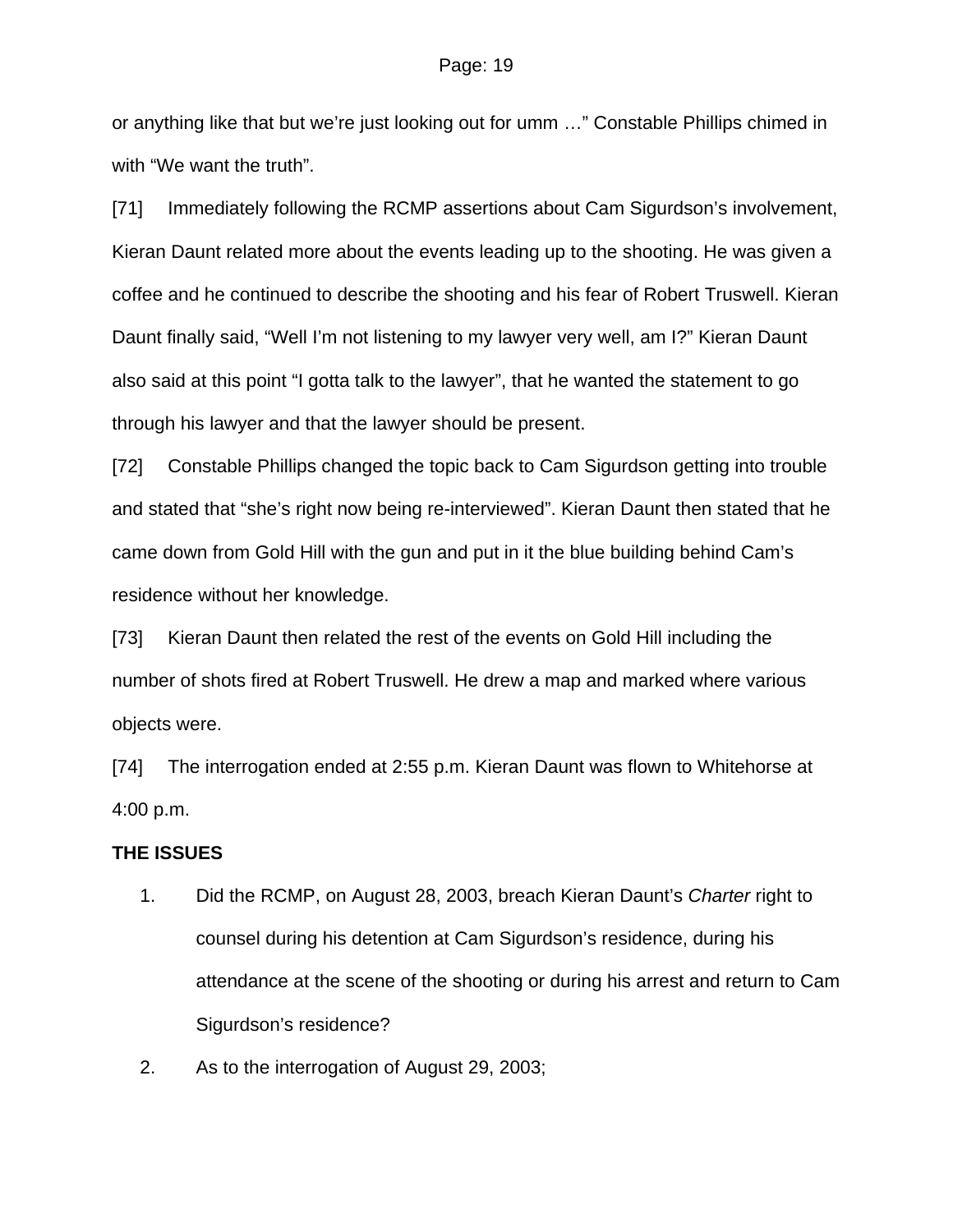- (a) did the defence prove a breach of the *Charter* right to silence; and
- (b) did the Crown prove the statement was voluntary?
- 3. Did the Crown prove that the statement of Kieran Daunt in the interrogation of

August 30, 2003 was voluntary?

4. Did the RCMP have the right to delay the transportation of Kieran Daunt to

the Whitehorse Correctional Centre after the order of the Justice of the Peace

was made?

## **Issue 1: Did the RCMP, on August 28, 2003, breach Kieran Daunt's** *Charter* **right to counsel during his detention at Cam Sigurdson's residence, during his attendance at the scene of the shooting or during his arrest and return to Cam Sigurdson's residence?**

[75] Section 10(b) of the *Charter of Rights and Freedoms* provides:

10 Everyone has the right on arrest or detention

(b) to retain and instruct counsel without delay and to be informed of that right;

[76] In *R.* v. *Bartle*, [1994] 3 S.C.R. 173, the Supreme Court of Canada has

interpreted section 10(b) as requiring both an informational duty and an

implementational duty. The full extent of the police duty under section 10(b) is concisely

summarized in *R.* v. *Luong,* 2000 ABCA 301 at paragraph 12. The following are the

relevant portions of this application:

"For the assistance of trial judges charged with the onerous task of adjudicating such issues, we offer the following guidance:

1. The onus is upon the person asserting a violation of his or her Charter right to establish that the right as guaranteed by the Charter has been infringed or denied.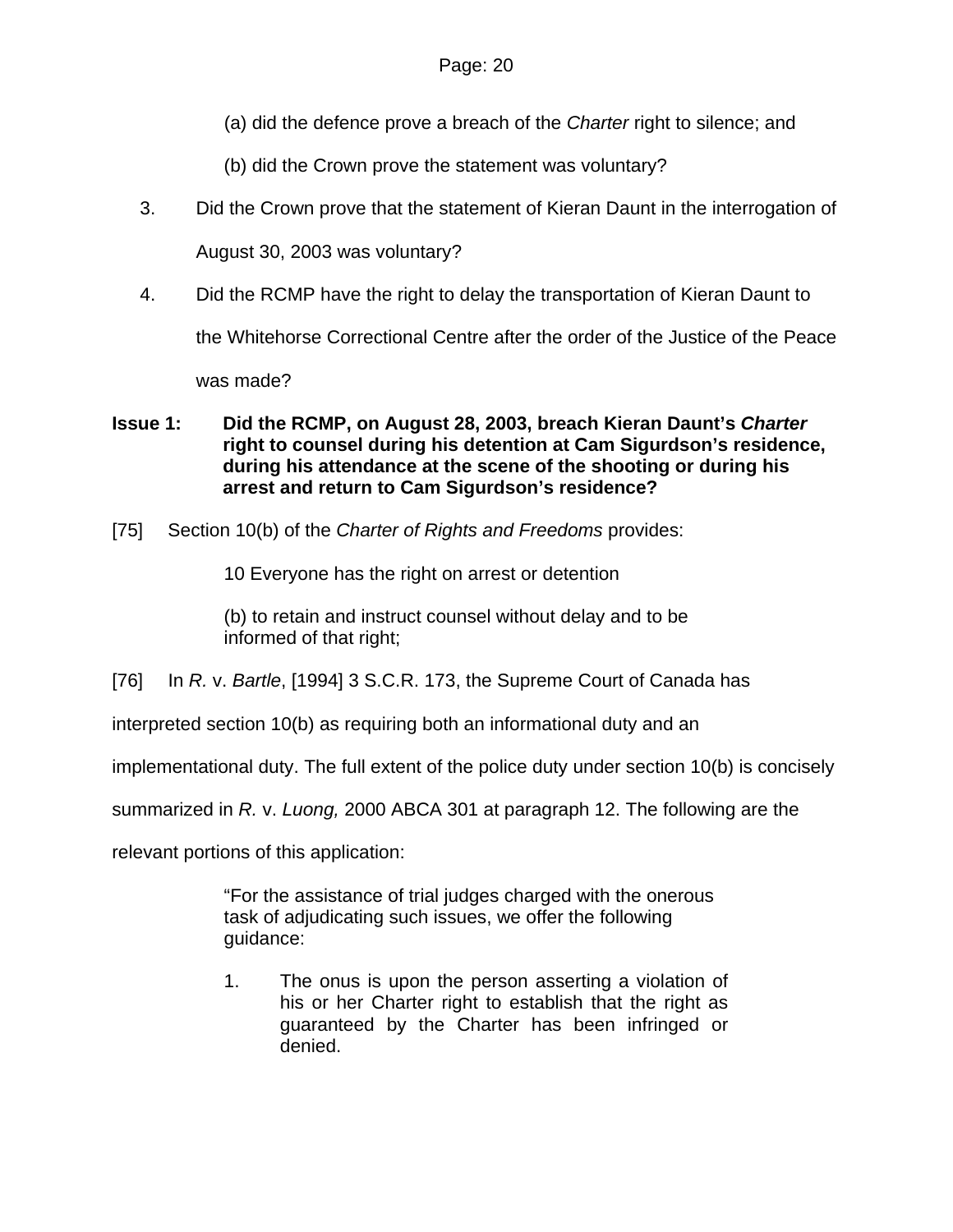- 2. Section 10(b) imposes both informational and implementational duties on state authorities who arrest or detain a person.
- 3. The informational duty is to inform the detainee of his or her right to retain and instruct counsel without delay and of the existence and availability of Legal Aid and duty counsel.
- 4. The implementational duties are two-fold and arise upon the detainee indicating a desire to exercise his or her right to counsel.
- 5. The first implementational duty is "to provide the detainee with a reasonable opportunity to exercise the right (except in urgent and dangerous circumstances)".
- 6. The second implementational duty is "to refrain from eliciting evidence from the detainee until he or she has had that reasonable opportunity (again, except in cases of urgency or danger)".
- 7. A trial judge must first determine whether or not, in all of the circumstances, the police provided the detainee with a reasonable opportunity to exercise the right to counsel; the Crown has the burden of establishing that the detainee who invoked the right to counsel was provided with a reasonable opportunity to exercise the right.
- 8. If the trial judge concludes that the first implementation duty was breached, an infringement is made out.

 $\mathcal{L}$  . The contract of the contract of the contract of the contract of the contract of the contract of the contract of the contract of the contract of the contract of the contract of the contract of the contract of th

[77] *Bartle*, cited above, at paragraph 18, clearly stated that a detainee must invoke the right to counsel and be reasonably diligent in exercising it to give rise to the duty on the police to provide a reasonable opportunity to exercise the right to counsel and refrain from eliciting evidence in the meantime. At the same time, before an accused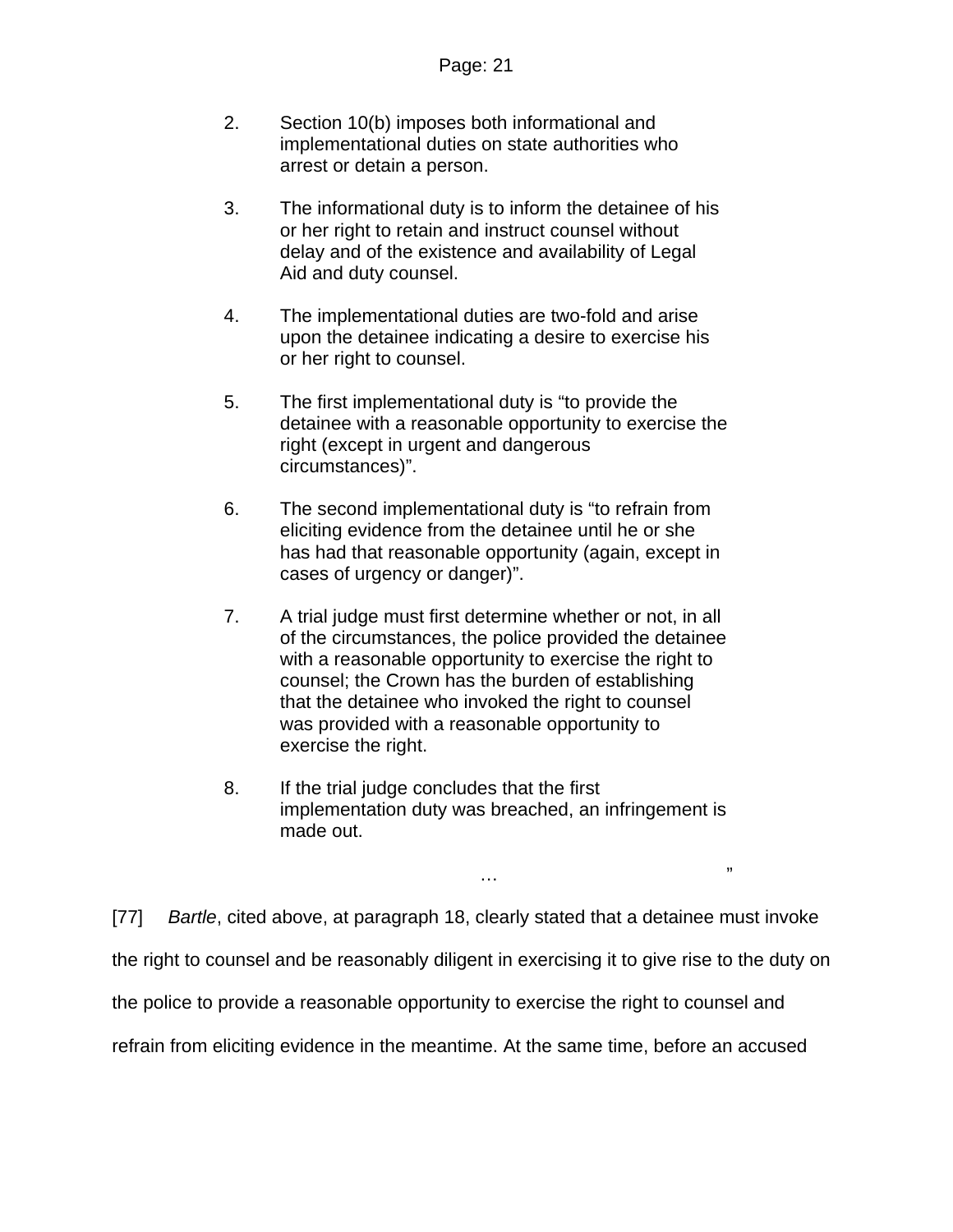can be said to have waived his or her right to counsel, they must have sufficient information to make an informed choice on whether to exercise the right.

[78] On the facts of this case, Kieran Daunt was the person who caused the call to be made to the police after the shooting incident with Robert Truswell. He did so by going to the residence of his close friend, Cam Sigurdson, and disclosing his shooting of Robert Truswell. He consulted legal counsel before the arrival of the police and was told to say nothing.

[79] Upon detention at the Sirgurdson's residence, Kieran Daunt was given his right to counsel and the police warning. His response was that he had already spoken to a lawyer.

[80] It was reasonable in the context of these circumstances for Sergeant Ashmore to conclude that he could proceed to request the assistance of Kieran Daunt to determine the location of Robert Truswell in case he was still alive. Kieran Daunt was in a position to exercise his right to counsel, having spoken to a lawyer and having understood his right to counsel. He clearly did not wish to do so and the police had no obligation to provide him with an additional opportunity without some indication that he wished to exercise that right.

[81] Defence counsel submitted that the extent of Kieran Daunt's jeopardy changed when Sergeant Ashmore detained him and informed that he was under investigation for homicide. That is undoubtedly the case and precisely why Sergeant Ashmore read him his rights. But that gives rise to an obligation on the part of Kieran Daunt to inform Sergeant Ashmore of a desire to speak to counsel.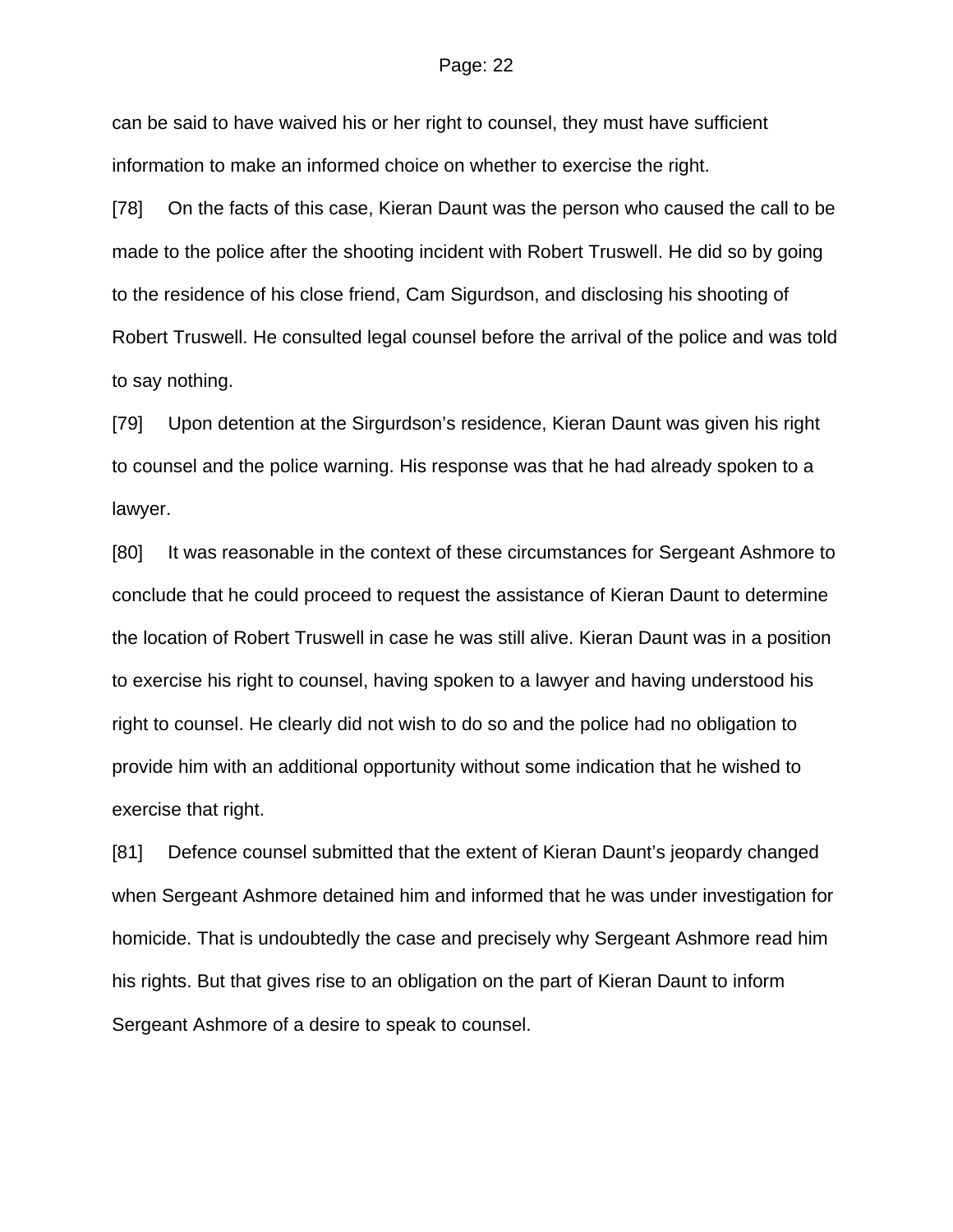[82] Upon being informed of the death of Robert Truswell, Kieran Daunt was arrested for murder. There is no question that Kieran Daunt's jeopardy changed. Once again, he was given his right to counsel and the police warning. This time, he chose to exercise his right to counsel. Sergeant Ashmore and Corporal Gaudet made no effort to elicit further evidence until Kieran Daunt called his lawyer at the RCMP detachment in Dawson City. The two statements made by Kieran Daunt to Corporal Gaudet, while dropping off Cam Sigurdson at her residence, were freely offered by Kieran Daunt without any police attempt to elicit information. There is no obligation on the police to ignore conversation initiated by the accused and they appropriately did not respond or encourage further conversation.

[83] I conclude that there was no breach of Kieran Daunt's right to counsel to the point of departing from the Sigurdson's residence the second time. I have found that there was no inducement to Kieran Daunt in these circumstances and the Crown has proved voluntariness beyond a reasonable doubt.

# **Issue 2: As to the interrogation of August 29, 2003: (a) did the defence prove a breach of the** *Charter* **right to silence: and (b) did the Crown prove the statement was voluntary?**

[84] Although the Crown was not seeking to introduce the statement, its propriety must be considered in the context of whether it taints the interrogation of August 30, 2003.

[85] There are two legal principles that will be considered under this issue.

[86] The first is voluntariness. The Crown has the onus to establish that a statement is voluntary beyond a reasonable doubt. This is often referred to as the confessions

rule.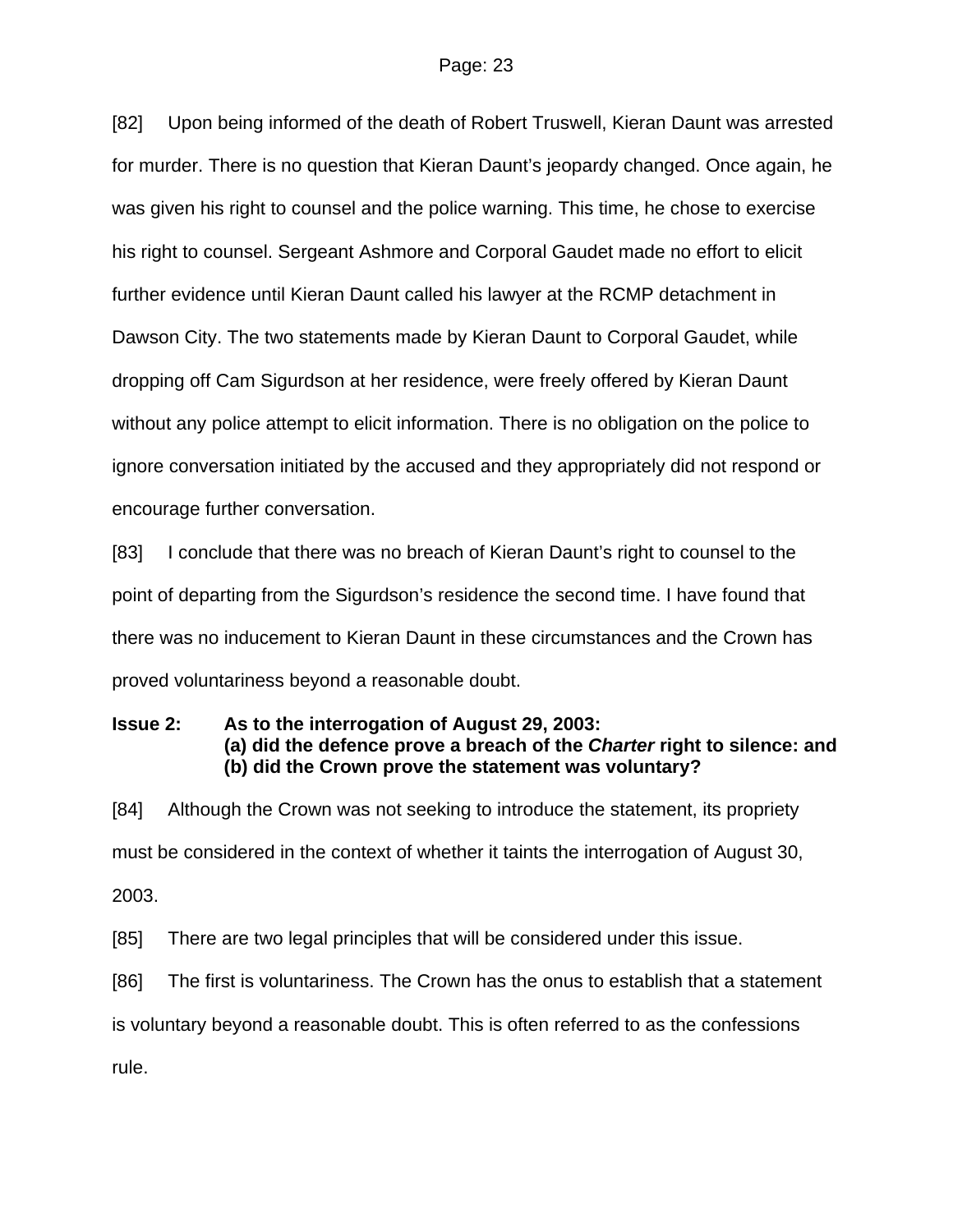[87] The second is the right to silence found in section 7 of the *Charter of Rights and* 

*Freedoms*. The defence has the onus of proving a breach of the right to silence on a

balance of probabilities.

[88] A failure to prove voluntariness results in an automatic exclusion of the

statement, while a breach of the *Charter* right to silence may be excluded under section

24(2) of the *Charter*, only if admitting the evidence would bring the administration of

justice into disrepute.

# **Law - Voluntariness**

[89] As Iacobucci J. stated in *R.* v. *Oickle*, 2000 SCC 38 at paragraph 47:

"... The application of the rule will by necessity be contextual. Hard and fast rules simply cannot account for the variety of circumstances that vitiate the voluntariness of a confession, and would inevitably result in a rule that would be both over- and under-inclusive. A trial judge should therefore consider all the relevant factors when reviewing a confession."

[90] There are four factors to be considered in whether there is a reasonable doubt as

to the voluntariness of a confession: threats or promises, oppression, operating mind

and police trickery.

# **Threats or Promises**

[91] The classic confessions rule is that statements are inadmissible if they are the

result of "fear of prejudice or hope of advantage". As stated in *R.* v. *Oickle,* cited above,

at paragraph 49:

"… It is improper for a person in authority to suggest to a suspect that he or she will take steps to procure a reduced charge or sentence if the suspect confesses. …"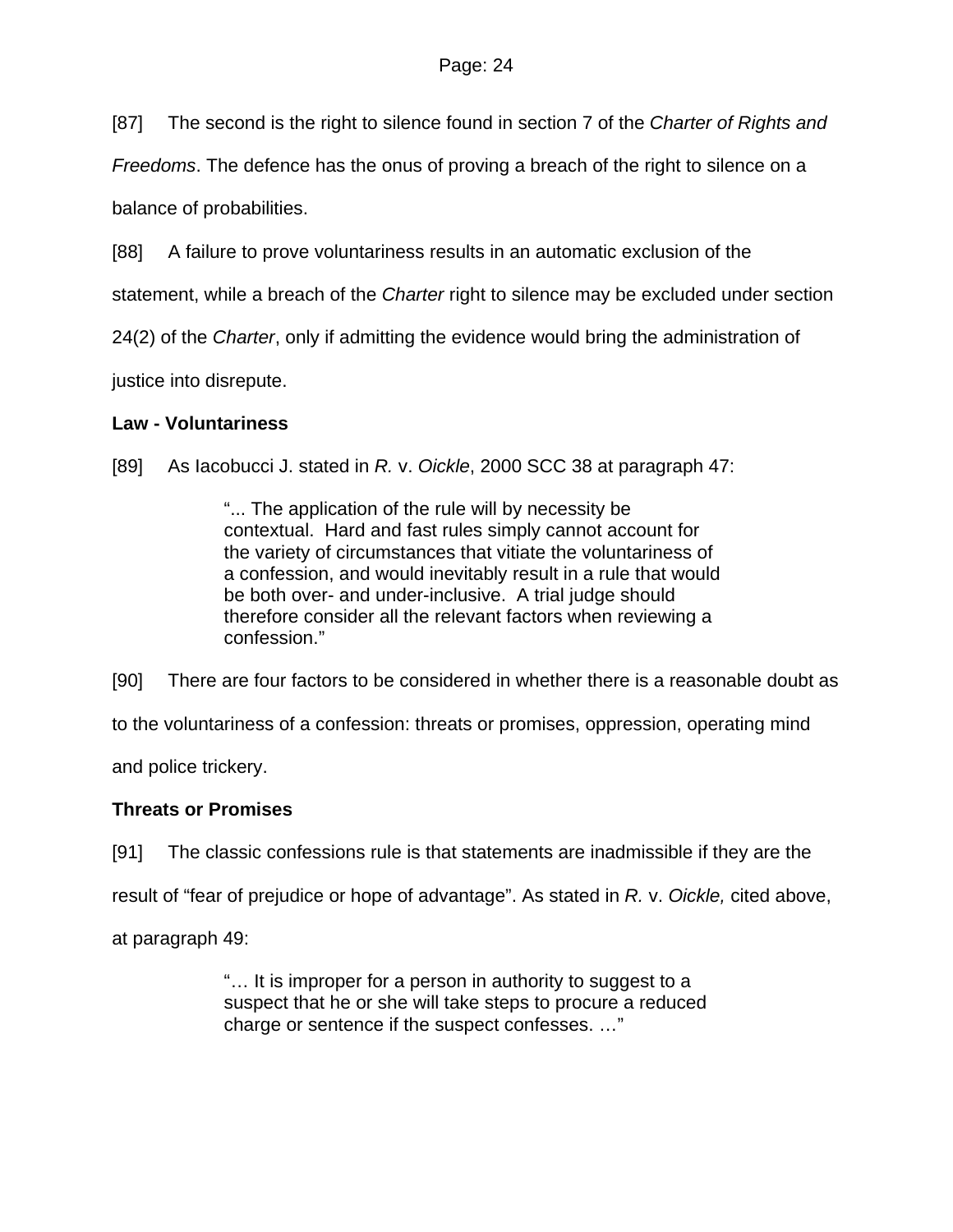[92] Threats or promises can also come in the form of inducements such as a threat to charge another person who has a relationship with the accused, unless the accused confesses. See *Oickle*, cited above, at paragraphs 51 and 52.

[93] Some inducements, like "it would be better if you told the truth", do not always result in exclusion depending on the context of the entire confession. See *Oickle*, cited above at paragraph 54.

[94] Spiritual or moral inducements do no not generally produce an involuntary confession, since the inducement is not in the control of the police officer (*Oickle,* paragraph 56).

[95] Inducements are not always improper but rather become improper "when the inducements, whether standing alone or in combination with other factors, are strong enough to raise a reasonable doubt about whether the will of the subject has been overborne" (*Oickle*, paragraph 57).

### **Oppression**

[96] A confession may be involuntary as a result of factors that create an atmosphere of oppression. These include depriving the subject of the necessaries of life as well as: "denying access to counsel; and excessively aggressive, intimidating questioning for a prolonged period of time" (*Oickle*, paragraph 60). The use of false or non-existent evidence may also be a relevant factor in making a confession involuntary.

### **Operating Mind**

[97] This factor is simply part of the inquiry to ensure that the accused knows what he is saying and that he is saying it to police officers who can use it to his detriment (*Oickle*, paragraph 63).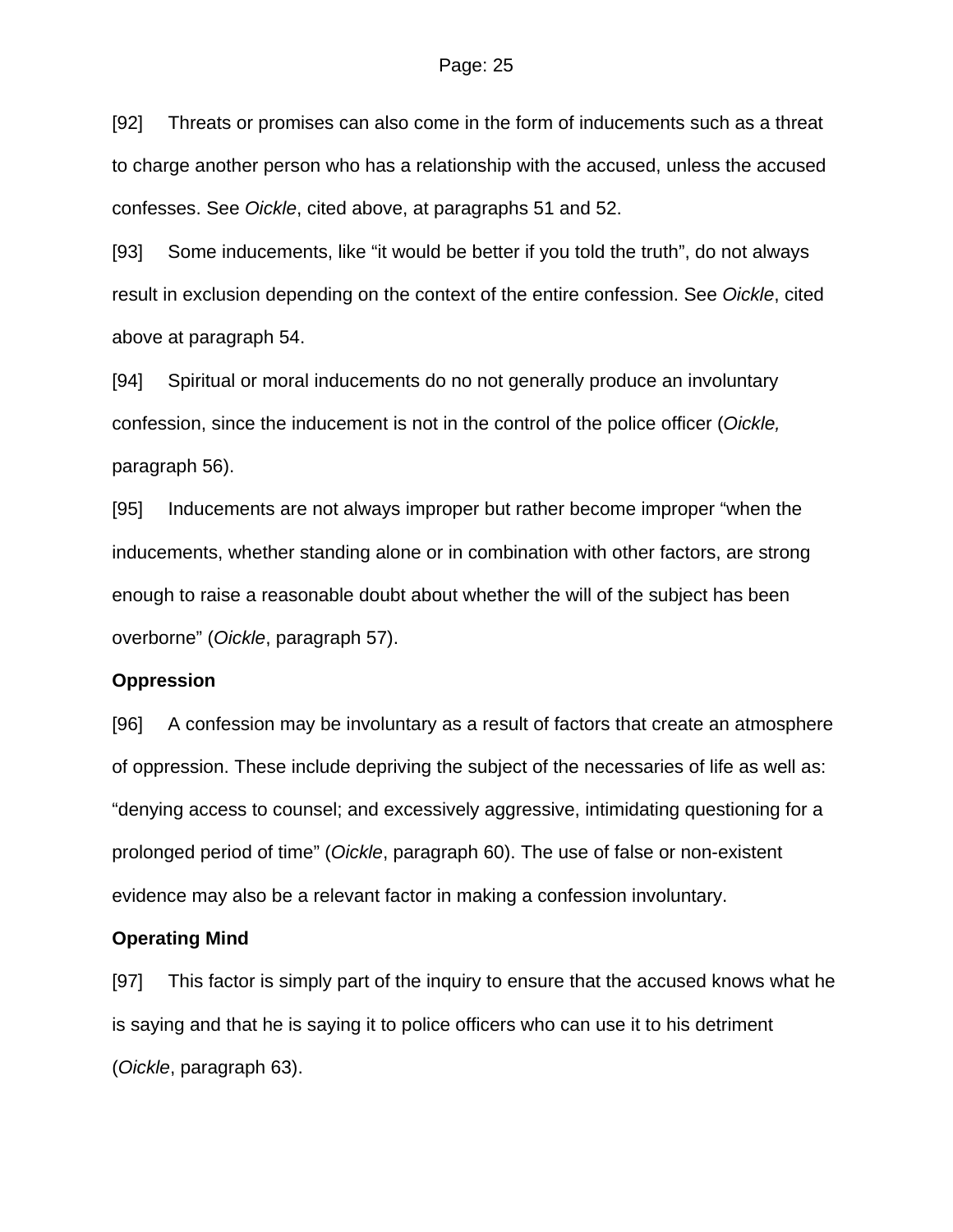# **Police Trickery**

[98] This is a "distinct inquiry" and relates to the "integrity of the criminal justice system". As Iacobucci J. stated in *Oickle*, at paragraph 67:

> "… There may be situations in which police trickery, though neither violating the right to silence nor undermining voluntariness per se, is so appalling as to shock the community. …"

In cases where police trickery "shocks the community", the evidence will be excluded.

# **Analysis - Voluntariness**

[99] I now turn to the issue of whether the Crown has proven the voluntariness of the statements and conscripted evidence beyond a reasonable doubt. In addition to the denial of access to counsel, there are a number of persuasion tactics to be considered:

- 1. the officers played down the significance of the interrogation by saying "we're just talking to you";
- 2. the offence was minimized;
- 3. Kieran Daunt used the word "lawyer" over eighty times to express his right to silence which was ignored;
- 4. he made over thirty references requesting to speak to his laywer;
- 5. he was told that if he talked now it would be more credible;
- 6. he was told he could be treated if he was traumatized;
- 7. his request to follow his lawyer's advice was belittled as "legal schmegal bullshit" or the lawyer might be giving bad advice;
- 8. an explicit request to return to his cell was refused;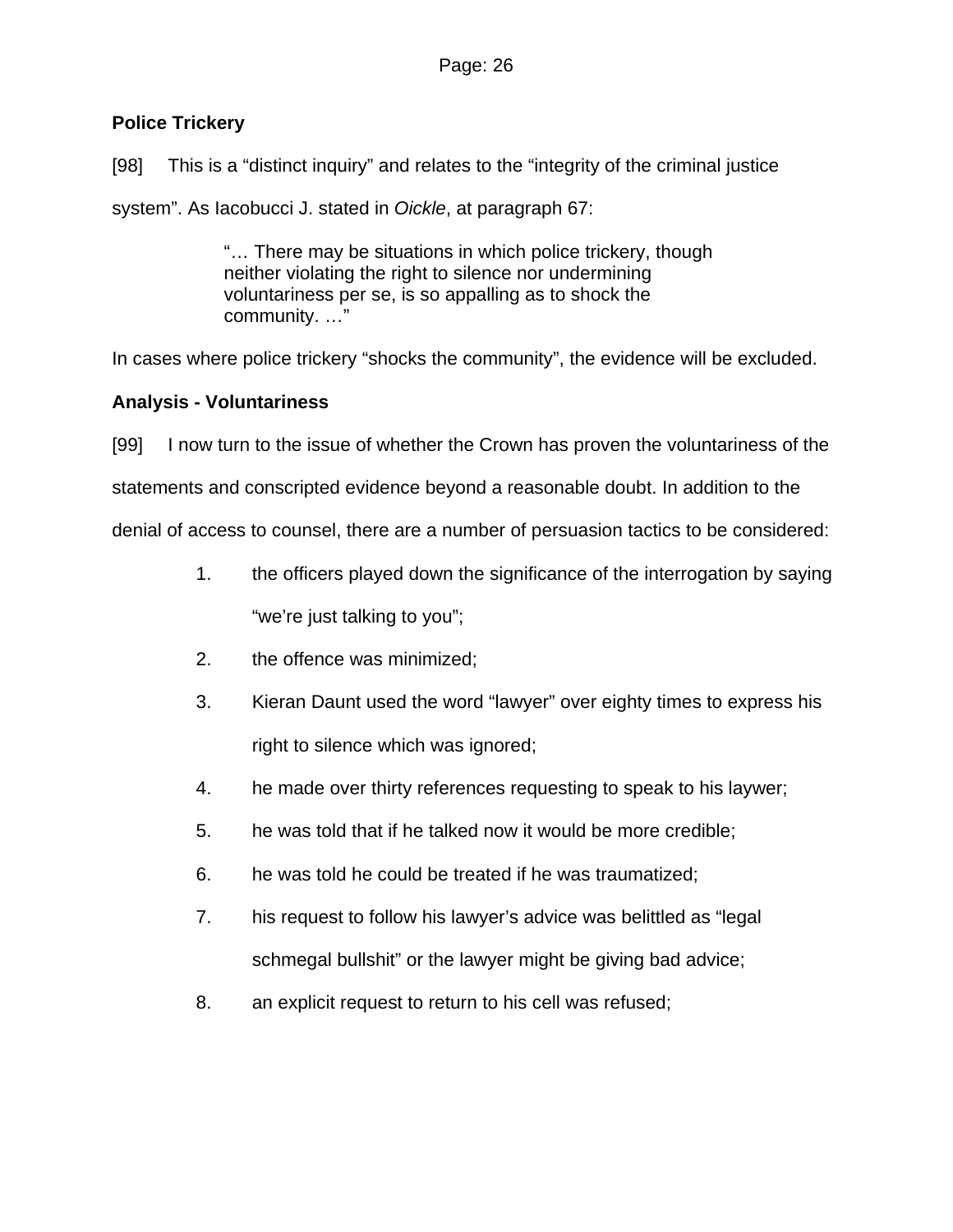- 9. it was suggested that his close friend Cam Sigurdson could become a party to an offence if Kieran Daunt refused to disclose the location of the gun; and
- 10. the police ignored the fact that a Justice of the Peace was available at 1:00 p.m. in order to continue the interrogation of Kieran Daunt.

[100] The most serious transgressions in this interrogation were the belittling of legal advice, the offer of treatment and the suggestion that Cam Sigurdson could be charged. In my view, these alone raise a reasonable doubt as to the voluntariness of the statement. However, the combined effect of all the tactics was quite overwhelming for Kieran Daunt, who was crying at the conclusion. The interrogation became very aggressive as it progressed, with only one foot of distance between Corporal Gaudet's face and Kieran Daunt, who could not move away.

[101] Section 503(1)(a) of the *Criminal Code* requires the police to take the accused "before a justice without unreasonable delay, and in event within that period" referring to twenty-four hours where a Justice of the Peace is available. There was no justification for the delay in this case and it becomes another factor to consider in whether the Crown has established voluntariness.

[102] The Crown acknowledges the inappropriateness of the tactics like "legal" schmegal bullshit", but submits that nothing came of it. The Crown says the tactics were not acceptable, but there was no effect. In other words, it was not the tactics that caused Kieran Daunt to speak, but his own desire or need to explain himself. [103] I do not accept this submission, as the combined effect of the tactics clearly overwhelmed Kieran Daunt. He did show attempts to resist the subtle and not so subtle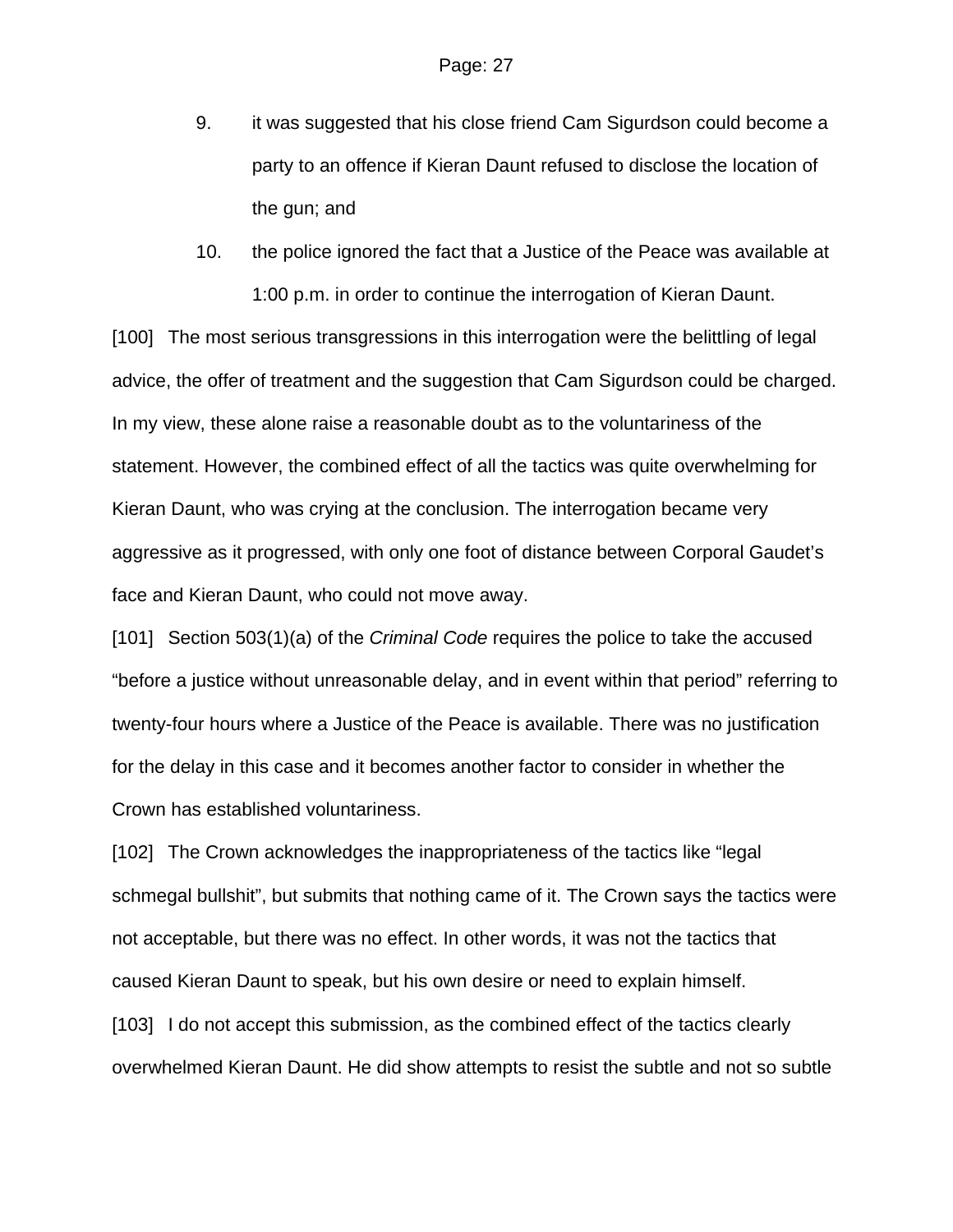inducements by asserting his right to silence and his desire to speak to his lawyer.

However, the combined effect was such that the Crown has failed to prove beyond a

reasonable doubt that his statement was voluntary.

# **Law - Right to Silence**

[104] The right to silence is contained in section 7 of the *Charter*:

"Everyone has the right to life, liberty and security of the person and the right not to be deprived thereof except in accordance with the principles of fundamental justice."

[105] A breach of the right to silence is a distinct issue to be considered. It provides, in

the words of Iacobucci J. in *Oickle,* "a bare minimum below which the law must not fall".

[106] In *R.* v. *Hebert*, [1990] 2 S.C.R. 151, the Court considered a previous Yukon

case where the accused consulted counsel and advised the police that he did not wish

to make a statement. The police tricked him into making a statement by placing an

undercover agent in the accused's cell. In discussing the rules underpinning the right to

silence, McLachlan J., as she then was, stated at paragraph 73:

"First, there is nothing in the rule to prohibit the police from questioning the accused in the absence of counsel after the accused has retained counsel. Presumably, counsel will inform the accused of the right to remain silent. If the police are not posing as undercover officers and the accused chooses to volunteer information, there will be no violation of the Charter. Police persuasion, short of denying the suspect the right to choose or depriving him of an operating mind, does not breach the right to silence."

[107] The question, then, is to determine when police persuasion has overridden the

accused's choice not to speak. As stated in *Hebert,* cited above, at paragraph 80:

"The essence of the right to silence is that the suspect be given a choice; the right is quite simply the freedom to choose -- the freedom to speak to the authorities on the one hand, and the freedom to refuse to make a statement to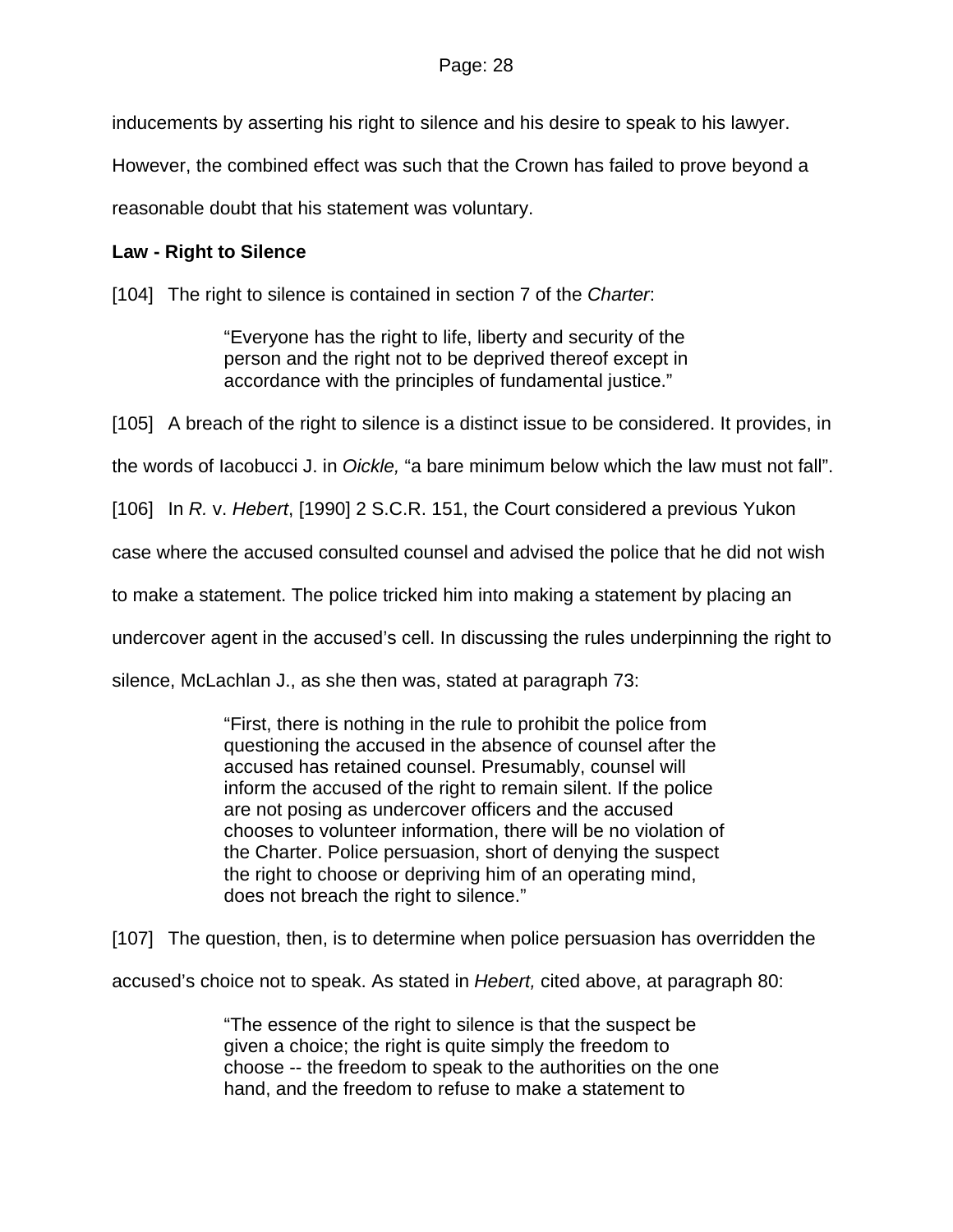them on the other. This right of choice comprehends the notion that the suspect has been accorded the right to consult counsel and thus to be informed of the alternatives and their consequences, and that the actions of the authorities have not unfairly frustrated his or her decision on the question of whether to make a statement to the authorities."

[108] The case law on the right to silence is factually driven, but the general principles

are clear. What is not so clear is the precise scope of legitimate police persuasion.

[109] The Supreme Court of the Northwest Territories has consistently ruled

statements inadmissible once the accused clearly states that he does not want to

answer any further questions. In *R.* v. *W.P.N*., 2000 NWTSC 25, Vertes J. stated that

once the accused clearly states that he does not want to answer questions, it is a

breach of the *Charter* to continue questioning and ignore the accused's wish. Although

the police can try to get the accused to speak, they cannot ignore an express request to

remain silent.

[110] In Manitoba, the courts have ruled statements inadmissible when the police have

persisted in questioning despite one or more statements by the accused that they wish

to remain silent. See *R.* v. *Guimond* (1999), 137 Man. R. (2d) 132 (Man. Ct. Q.B.); *R.* v.

*McKay* 2003 MBQB 141 and *R.* v. *Chamberlain* 2003 MBQB 209.

[111] In *Guimond*, Oliphant A.C.J., stated at paragraph 44:

"It seems to me that once the police are told by the suspect that he or she wishes to remain silent, the questioning by police must also stop. Otherwise, the suspect will likely feel that his or her right to silence is of no effect and may feel compelled to speak to the police despite the suspect having made a meaningful choice to the contrary."

[112] The Supreme Court of Canada has not addressed the limits to police persuasion since *Hebert*, cited above. However, the Quebec Court of Appeal has addressed the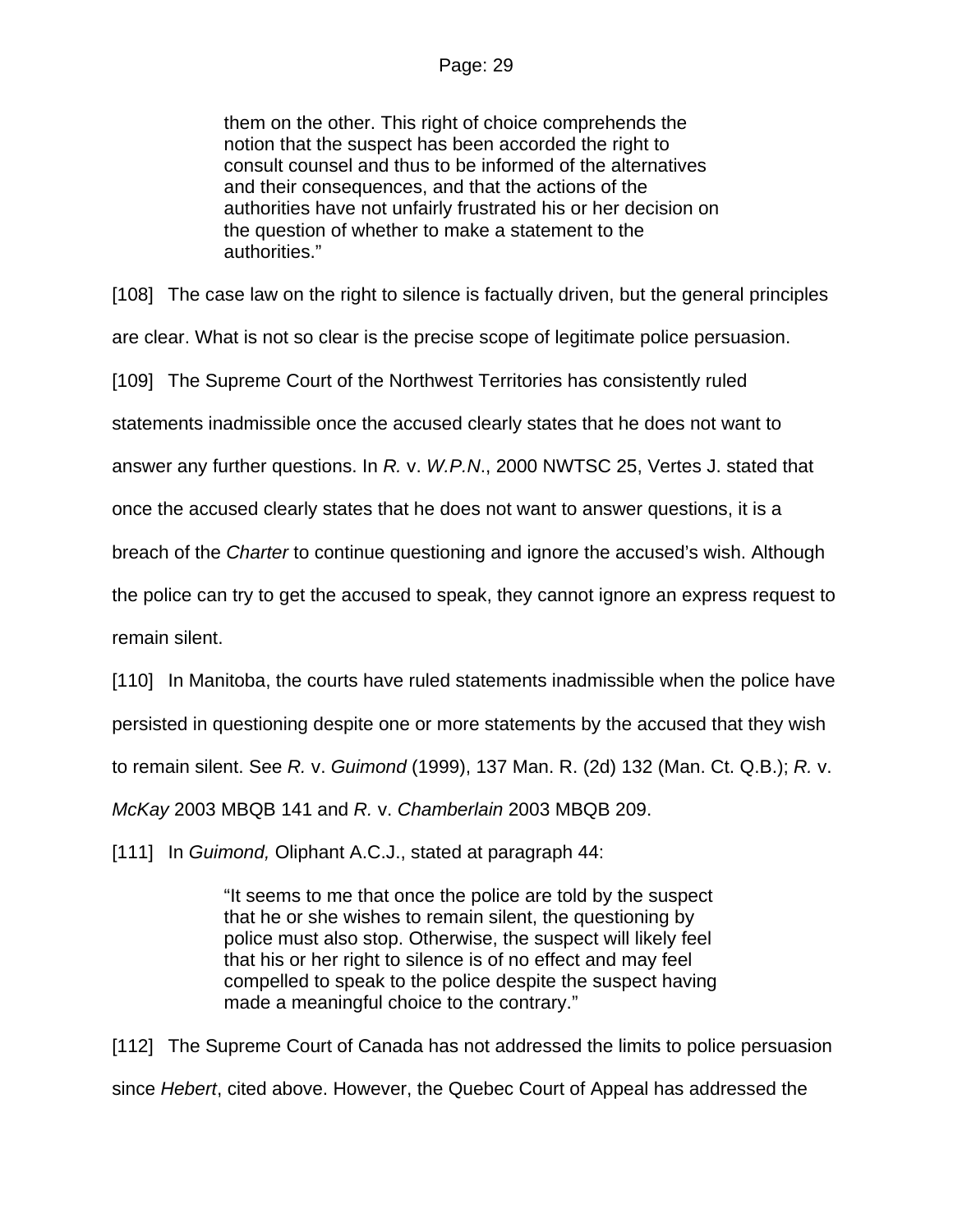subject in *R.* v. *Otis* (2000), 151 C.C.C. (3d) 416. In *Otis* the trial judge found that the accused had difficulty expressing himself, a limited vocabulary, limited cognition and a low I.Q. The Court of Appeal ruled that he had an operating mind but confirmed the breach of his right to remain silent. Proulx J.A., at paragraph 50, laid down principles so as to better define the scope of persuasion tactics the police can use to convince a person to confess despite having indicated an intention to remain silent:

 $\mathbf{r}$  is the contract of the contract of the contract of the contract of the contract of the contract of the contract of the contract of the contract of the contract of the contract of the contract of the contract of t

- (1) During the course of investigations, police officers are entitled to attempt to obtain confessions.
- (2) Although spontaneous confessions do occur, experience demonstrates that it is usually the interrogation which convinces a person to confess.
- (3) While police officers may attempt to persuade a person to confess notwithstanding his expressed intent to remain silent, the position of authority of the person who is interrogating the subject who is in a position of dependence must be taken into consideration.
- (4) When a person raises his right, it cannot be ignored and action pursued as if the person had waived such right.

…

(6) … the Charter guarantees the person detained the right to remain silent as long as he or she wishes to remain silent. 'The state is not entitled to use this superior power to override the suspect's will and negate his or her choice'.

[113] In my view, *Hebert* and *Otis*, take a similar approach to the right to silence. Once the accused chooses to exercise the right to silence - it must be respected. The right to

 $\mathcal{L}$  . The contract of the contract of the contract of the contract of the contract of the contract of the contract of the contract of the contract of the contract of the contract of the contract of the contract of th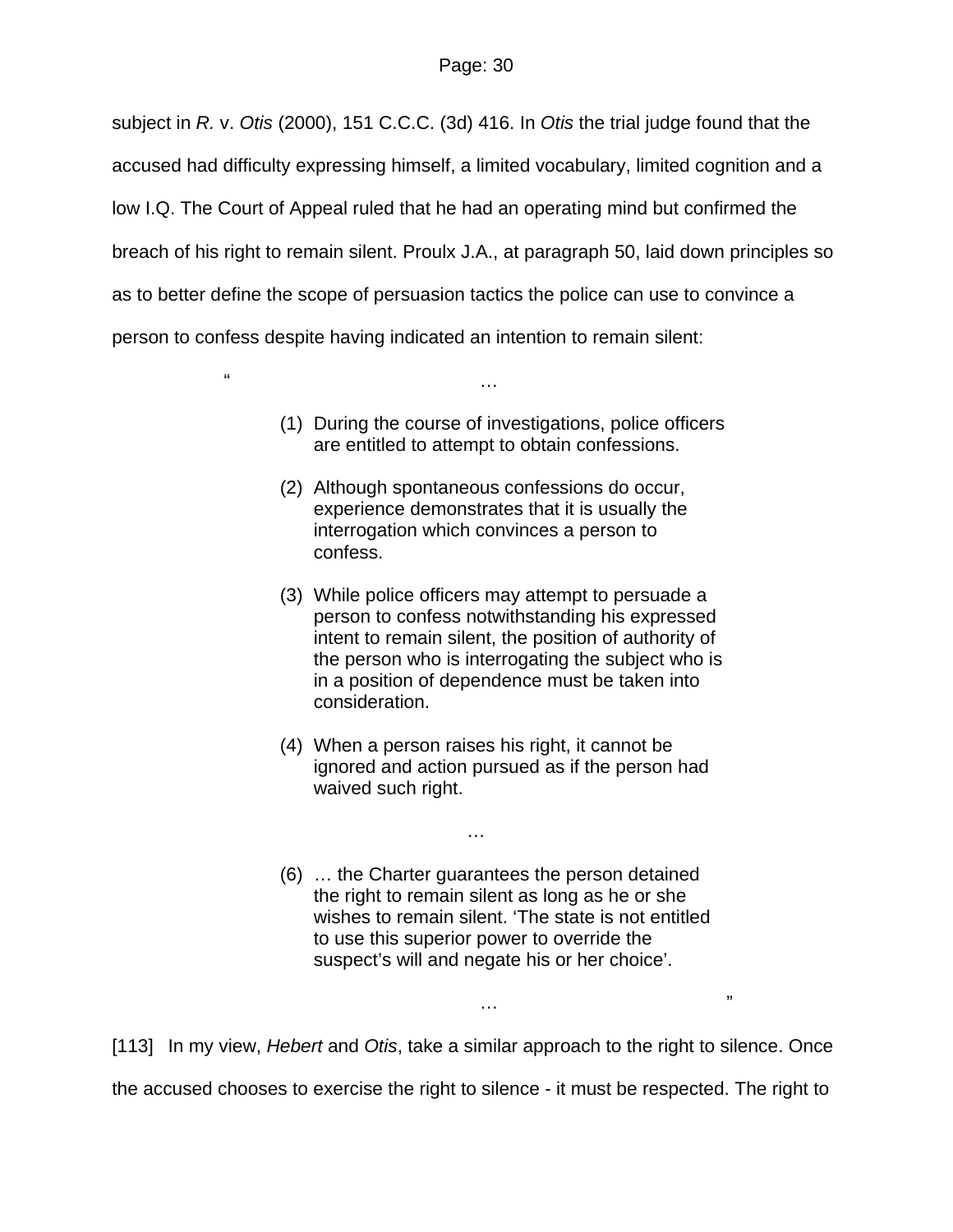choose silence is a meaningless right if the police simply ignore it and continue with police persuasion tactics.

[114] The difficulty arises with police persuasion. If *Hebert* is interpreted as permitting police persuasion tactics after the accused asserts the right to silence, the issue becomes confused with the aggressive police persuasion permitted in *Oickle*, where at paragraph 66, it was stated "courts should be wary not to unduly limit police discretion." This comment was made in the context of "dealing with shrewd and often sophisticated criminals" and should not, in my view, be employed in the face of an accused choosing to exercise the right to silence.

[115] In a useful statement of the law on the right to silence, Schulman J. in *R.* v. *Flett and Thomas*, 2004 MBQB 143 concluded at paragraph 28:

> "… It seems to me that, where an accused shows to the police a consistent decision to remain silent, a court may infer, in the absence of convincing evidence to the contrary, that a subsequent change of decision resulted from overbearing conduct. The initial decision may be made known by words or conduct. The words need not to take any particular form. …"

[116] Unfortunately, the case law leaves the field open for the police to try various techniques of persuasion, which some courts prohibit and others find tolerable. Because of the apparent inconsistencies that arise in the application of the principle of the right to remain silent, some alarm bells are ringing at the trial court level about police persuasion tactics. In *R.* v. *Rhodes*, 2002 BCSC 667, Stromberg-Stein J. stated at paragraphs 109 and 110:

> "Too frequently now, courts are faced with increasingly aggressive police interview tactics directed at suspects in custody who assert their right to silence on the advice of counsel. These tactics are designed to override counsel's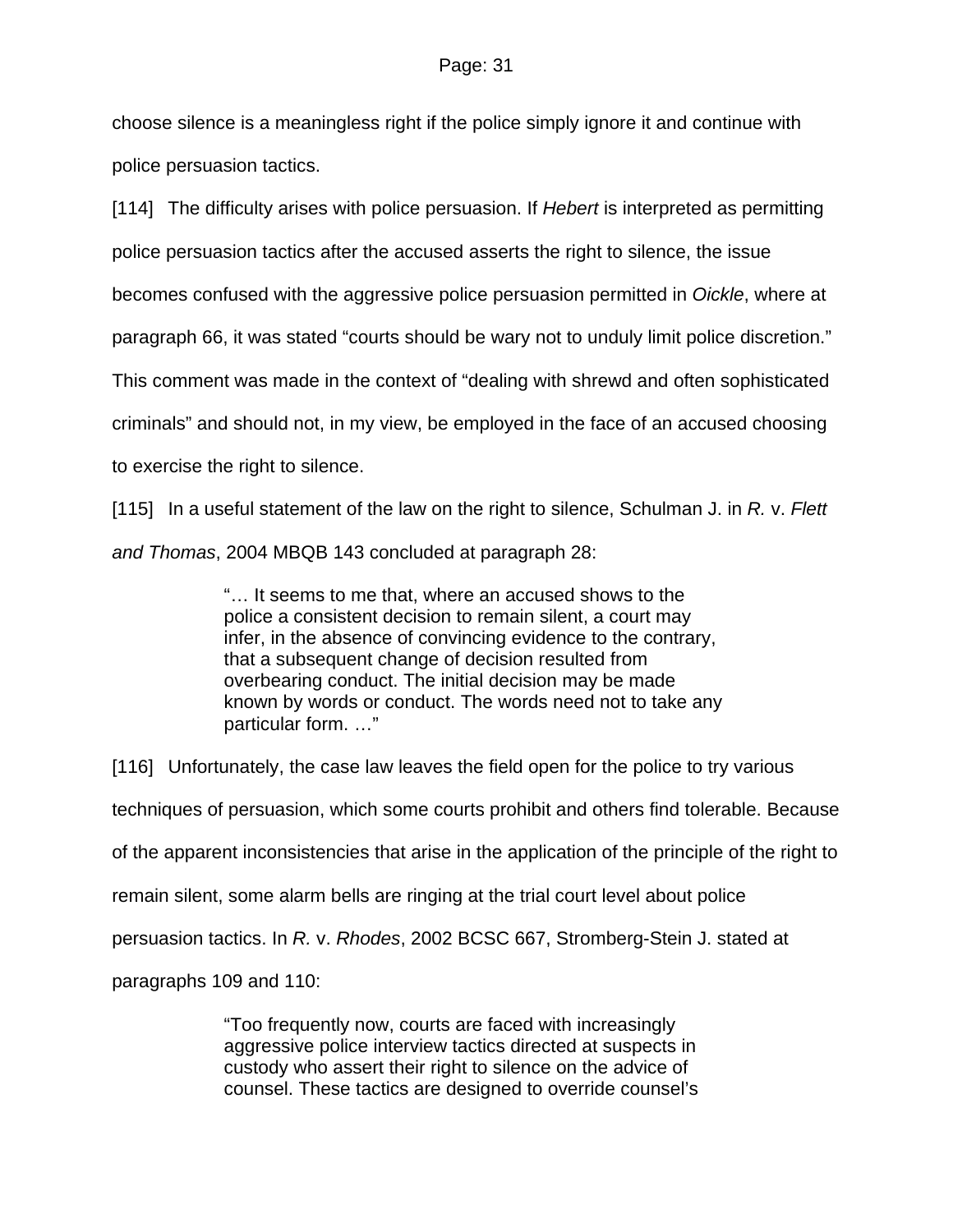advice to exercise the right to silence at a time when the suspect is under lock and key, at the mercy of jailers with unrestricted access day or night, who can wear a suspect down physically, emotionally and psychologically. …

When does no mean no? How many times must a suspect say no? Can a suspect simply be ignored until his or her will is broken down or overridden? …"

[117] In my view, once the right to silence is asserted, it should be respected rather than open to endless police persuasion tactics, the results of which are dependant upon the skill of the interrogator or the frailty or inability of the accused person to continue to assert their rights.

# **Analysis - Right To Silence**

[118] There was no question in this case that the accused attempted to exercise his right to silence eighty times during the course of the interview by stating "lawyer". That was clear from the videotape and acknowledged by Constable Phillips in her evidence on the *voir dire*. On virtually every occasion that the accused used the word "lawyer", Corporal Gaudet ignored the attempt to exercise his right to silence by saying "hear me out". The effect of this type of interrogation was to completely ignore the right to silence expressed by the accused and understood by the police. This interrogation tactic is designed to and did nullify the right of Kieran Daunt to choose not to speak to the police. [119] Kieran Daunt's attempts to exercise his right to silence were also expressed by numerous requests to have his lawyer present and to speak to his lawyer. These requests were met with "forget about the legal schmegal bullshit" on one occasion and "you've talked to your lawyer three times" on others. The ultimate attempt to exercise his right to silence came in his request "Can I go back to my cell now?" The response was "you're in police custody and we decide where you will be detained".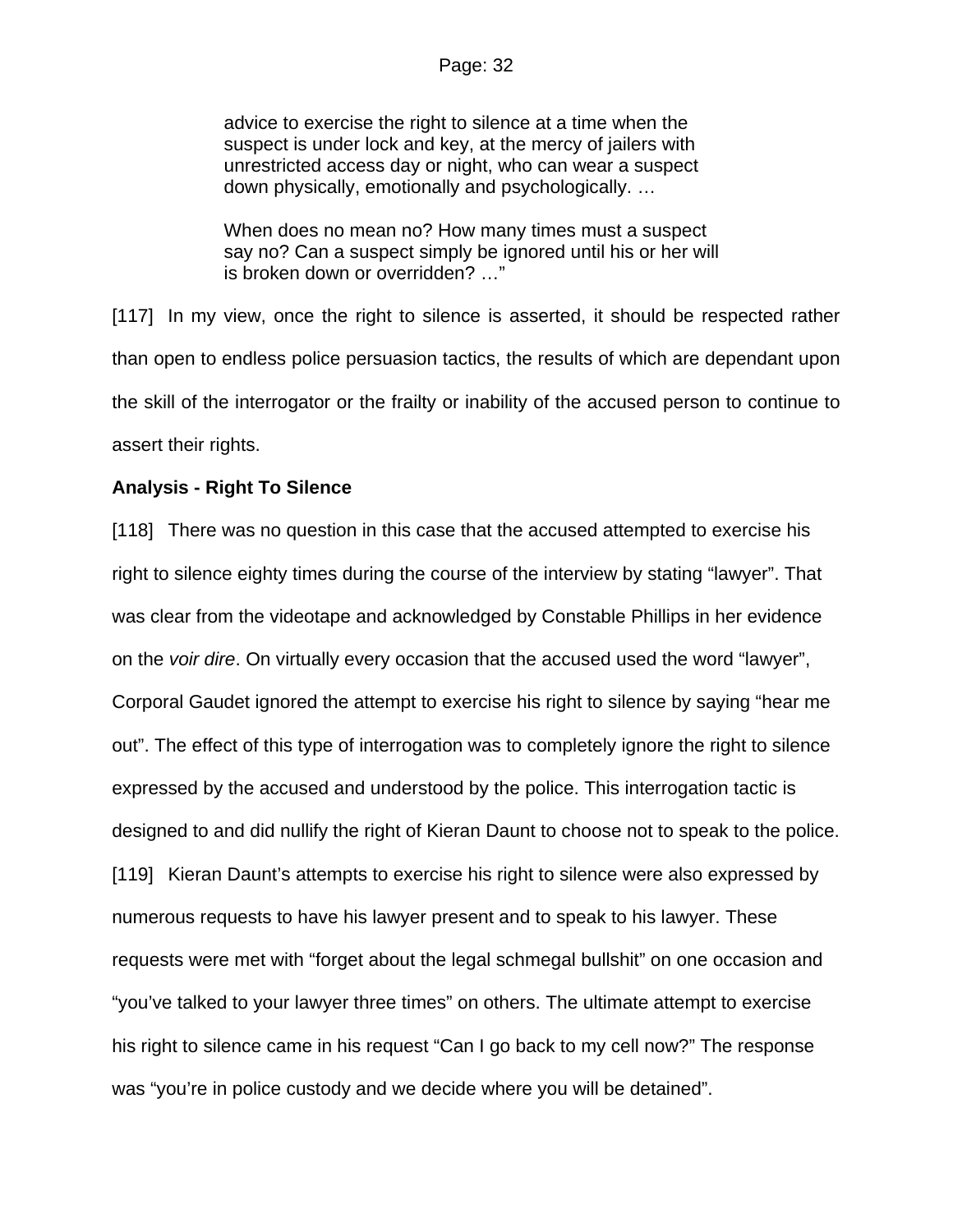[120] If the right to silence is to have any meaning at all, it must be upheld in situations of persistent ignoring and belittling the attempt of the accused person to remain silent. In this case, the right of the accused to silence has been ignored and frustrated. I conclude that the police clearly breached Kieran Daunt's right to silence on August 29, 2003. As a result of this breach, conscripted evidence including photographs of chest bruises and DNA evidence was obtained. Thus, the breach is significant and the admission of the evidence would bring the administration of justice into disrepute.

# **Issue 3: Did the Crown prove that the statement of Kieran Daunt in the interrogation of August 30, 2003 was voluntary?**

[121] The interrogation on August 30, 2003 was conducted in a friendlier manner than the interrogation on August 29, 2003. However, the interrogation on August 30, 2003 quickly moved into similar police persuasion tactics as those adopted in the August 29, 2003 interrogation. On the latter occasion:

- 1. Constable Phillips, who participated in the previous interrogation, inappropriately questioned Kieran Daunt about his lawyer and legal advice. Kieran Daunt's statement that he didn't want to talk about the incident was ignored;
- 2. the police minimized the offence by telling Kieran Daunt of the incredible amount of support he had in the community and that he wasn't a bad guy;
- 3. although the secondary police warning was given, it was minimized by the suggestion that the officers just wanted to chat;
- 4. the letter of Robert Truswell raised by Kieran Daunt in the first interrogation was presented, along with a second one. This was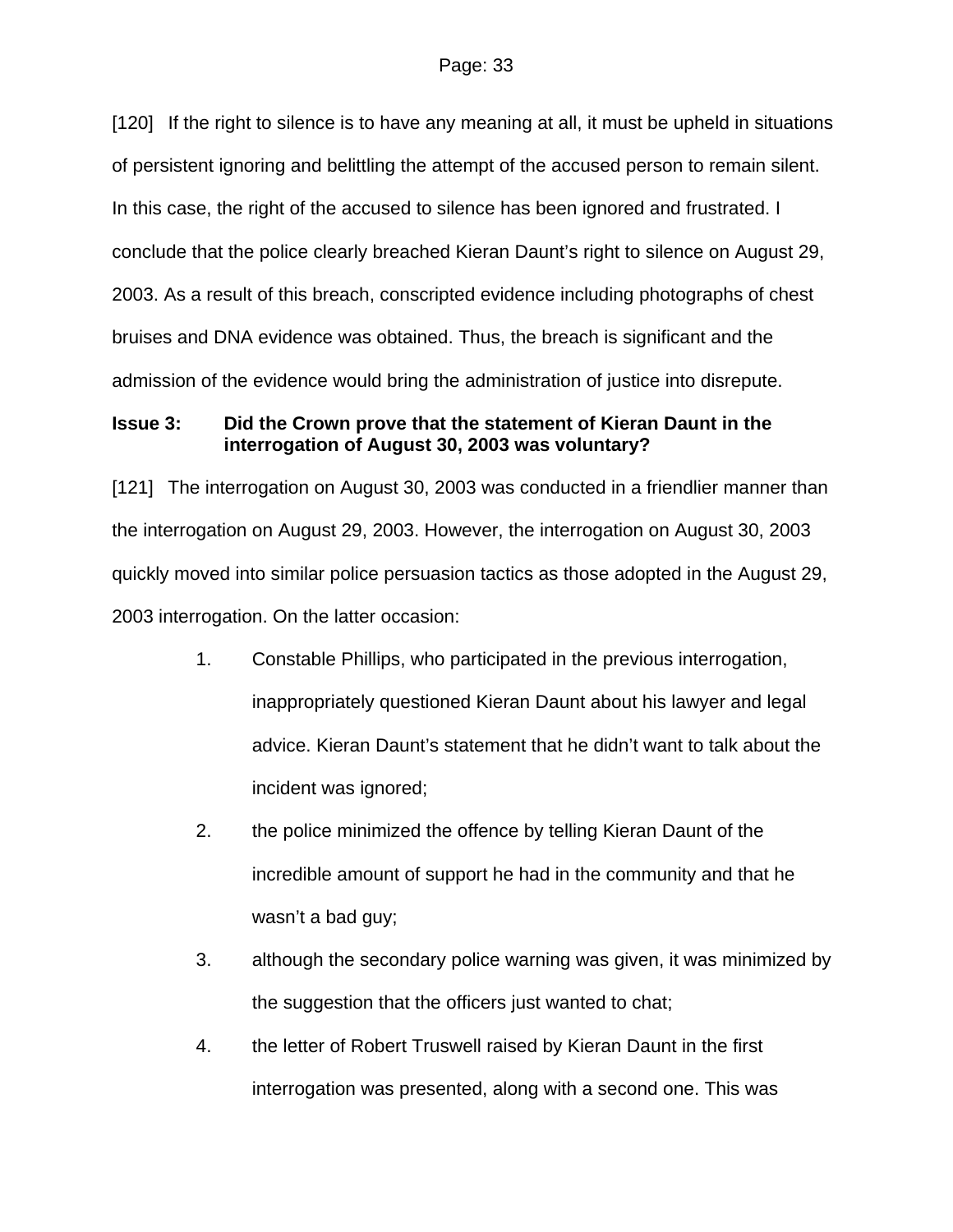followed by the statement that this correspondence had nothing to do with the shooting of Robert Truswell, which was not true;

- 5. the police continued to downplay the right to silence and suggested that even his lawyer would tell why "the mistake happened";
- 6. the police suggested that Kieran Daunt's "close friend", Cam Sigurdson, could be charged with the offence of murder if he didn't disclose the location of the firearm; and
- 7. the RCMP held Kieran Daunt in the Dawson detachment for twentythree hours after they were ordered to transport him to the Whitehorse Correctional Centre.

[122] The threat to charge Cam Sigurdson with murder was a very serious threat. It was a substantial escalation from the threat that she was a party to an offence in the first interrogation. The police were well aware that she was a close friend from the fact Kieran Daunt went to her place immediately after the shooting. She also accompanied Kieran Daunt to the scene of the shooting to support him. There is no evidence about the threat having any validity whatsoever, other than as a tactic to get him to say where the gun was located. Although Sergeant Ashmore said they were not making any deals, there was a clear inference that Cam Sigurdson would not be charged if Kieran Daunt confessed about the location of the gun.

[123] The inducement in this case is distinguishable from *R.* v. *Henri,* 2001 ABQB 290, where Nash J. ruled that the accused drew his own conclusions in concluding that his statement would help a woman he loved who was already charged with murder. In that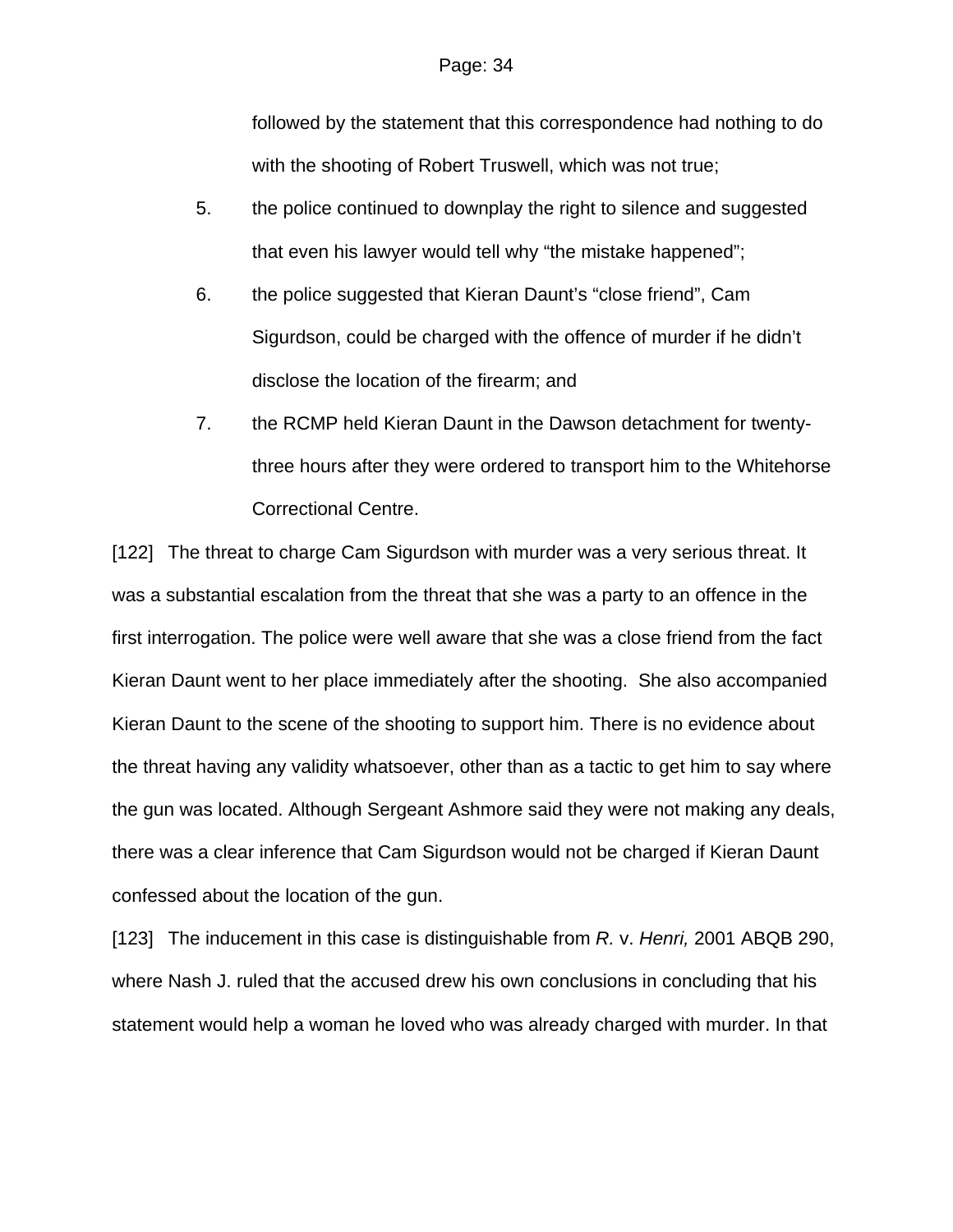case, Nash J. was not prepared to draw the inference that the police suggested that the woman would be released upon receiving his confession.

[124] Although I would rule the August 30 statement inadmissible based upon the threat to charge Cam Sigurdson with murder in combination with the other persuasion tactics, there is also considerable tainting from the interrogation on August 29, 2003. The tainting arises because the August 30 statement involved: the Truswell letter, which was raised by Kieran Daunt in the August 29 interrogation; the threat to charge Cam Sigurdson with murder, which was an escalation from the previous statement; and the continued pursuit of the gun location, which occupied a considerable part of the previous interrogation.

[125] The delay in transporting Kieran Daunt to the Whitehorse Correctional Centre for twenty-three hours is also a factor, as it resulted in a continuation of the investigative custody of Kieran Daunt. I find that the delay in transporting Kieran Daunt to court ordered custody was not innocent, but rather part of a strategy to permit the August 30 interrogation to take place in police custody. I will return to this later.

[126] The defence submitted that the Justice of the Peace had the appearance of a lack of impartiality because of his previous contact with Robert Truswell and the allegations that he heard against Kieran Daunt. It is certainly the case that there was an appearance of a lack of impartiality which should have resulted in the Justice of the Peace not hearing the remand application. However, section 515(11) of the *Criminal Code* gives the Justice of the Peace no discretion whatsoever except to order Kieran Daunt into custody. Thus, in my view, it cannot be considered to be a significant factor in the assessment of voluntariness.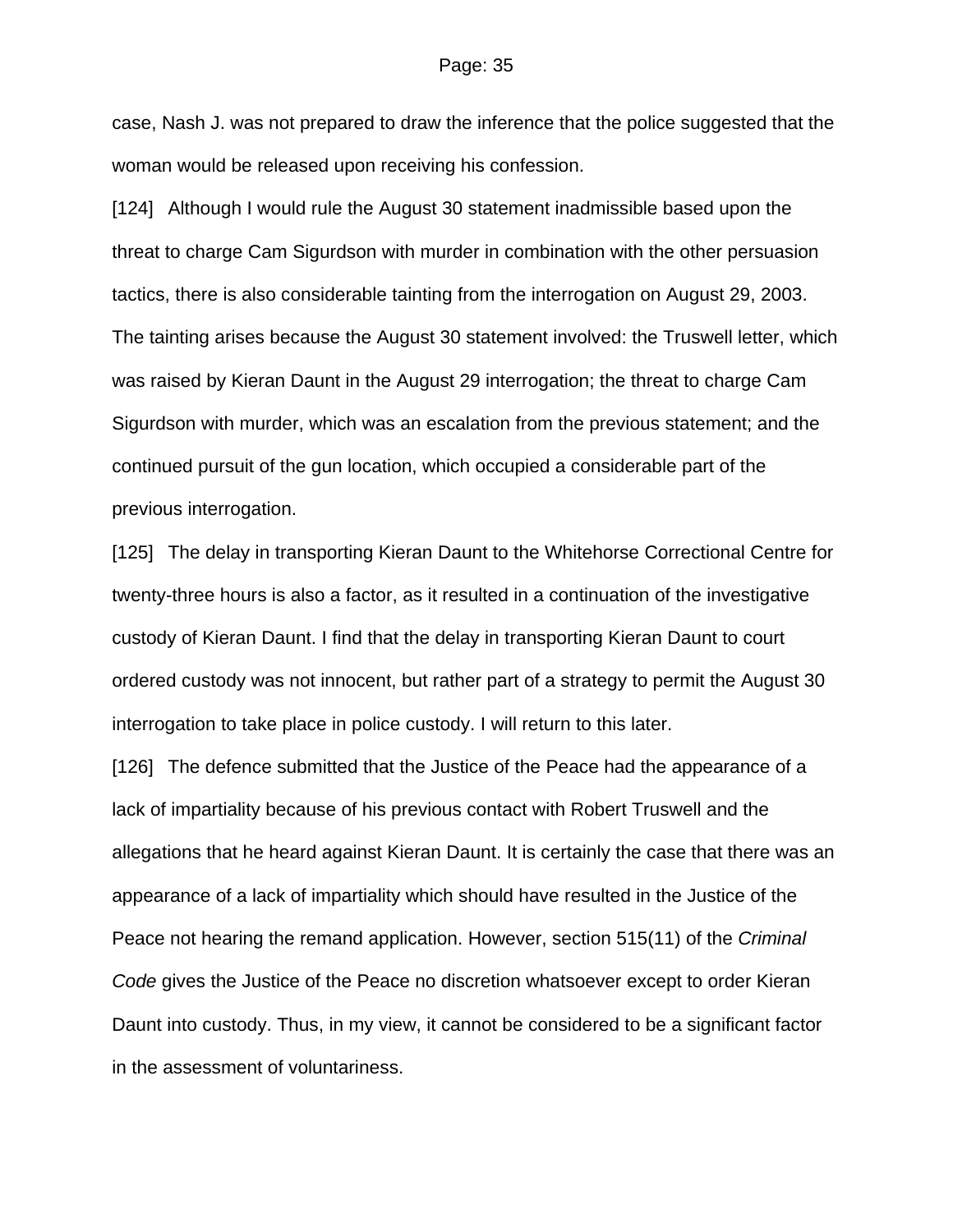[127] Because of the combination of improper tactics used, I am not satisfied that the Crown has proved voluntariness beyond a reasonable doubt. The statement of August 30, 2003, the gun and the map are inadmissible.

# **Issue 4: Did the RCMP have the right to delay the transportation of Kieran Daunt to the Whitehorse Correctional Centre after the order of the Justice of the Peace was made?**

[128] This issue is about the fact that Kieran Daunt was not transported to the Whitehorse Correctional Centre for twenty-three hours after the Justice of the Peace made the remand order under section 515(11) of the *Criminal Code*. Defence and Crown counsel made submissions about this incident in the context of whether the statement taken on Saturday, August 30, 2003 in the RCMP detachment, was voluntary.

[129] I am raising the failure to transport Kieran Daunt to the Whitehorse Correctional

Centre as a separate issue because of its importance to the criminal justice system. My

observations are not to be considered as a precedent ,since the delay in transporting

the accused was not argued by counsel as a stand alone issue.

[130] Section 9 of the *Charter* states:

"Everyone has the right not to be arbitrarily detained or imprisoned."

[131] Pursuant to section 469 of the *Criminal Code*, only a judge of a superior court of criminal jurisdiction may release an accused pending the trial of a murder charge. The result is that the accused in a murder case is taken before a justice of the peace under section 515(11) of the *Criminal Code* which states:

> "Where an accused who is charged with an offence mentioned in section 469 is taken before a justice, the justice shall order that the accused be detained in custody until he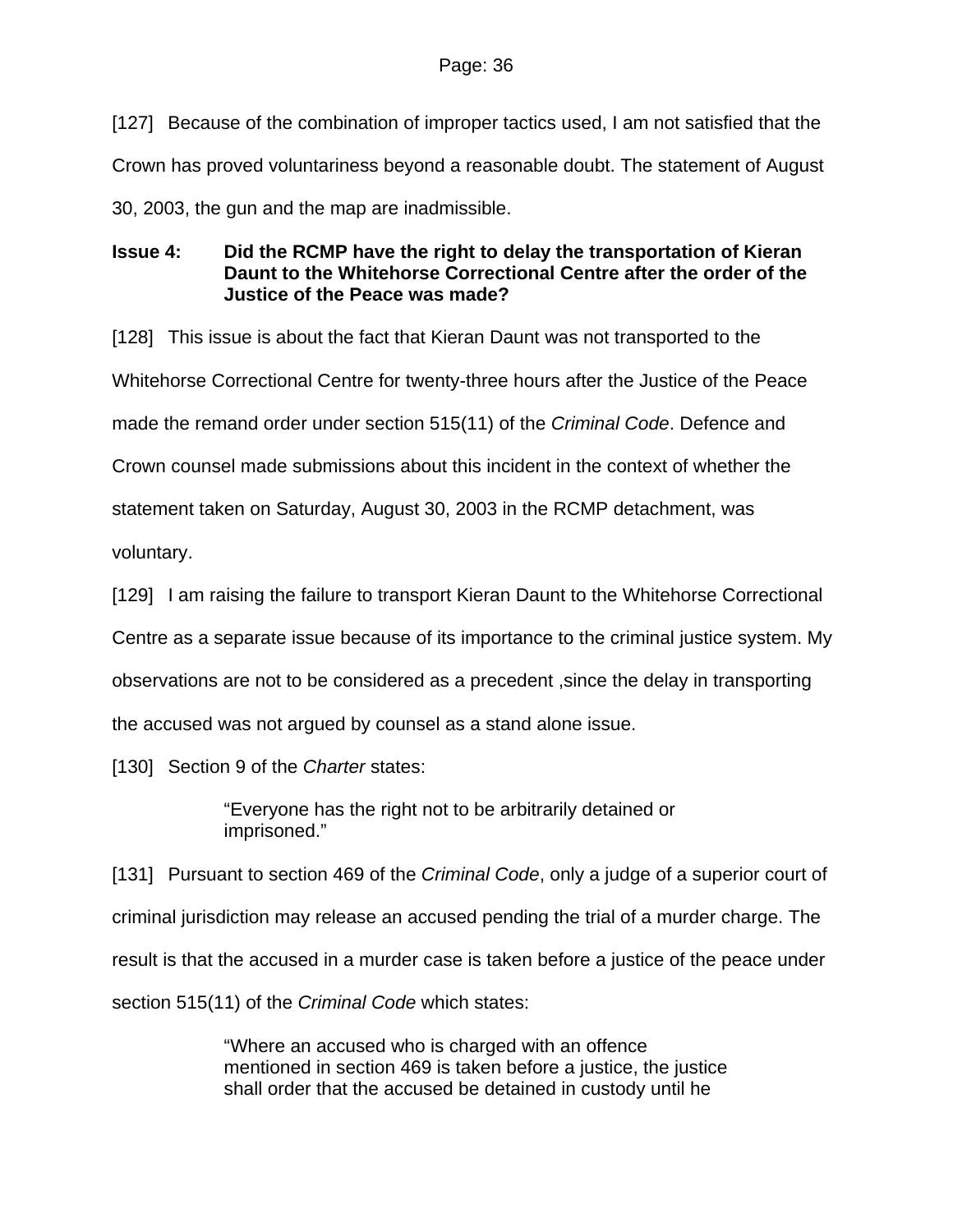is dealt with according to law and shall issue a warrant in Form 8 for the committal of the accused."

[132] The Form 8 Warrant in this case states:

**"YOU ARE COMMANDED**, in Her Majesty's name, to arrest, if necessary, and take the accused and convey him safely to the Whitehorse Correctional Centre at Whitehorse, in the Yukon Territory and there deliver him to the keeper thereof, … "

[133] The RCMP officers did not appear to appreciate the importance of transporting Kieran Daunt from the RCMP detachment in Dawson City to the Whitehorse Correctional Centre. That no doubt had something to do with the fact that they wished to keep him in their custody for the purpose of conducting the second interrogation. That interrogation was ultimately quite successful, as the RCMP were able to elicit from Kieran Daunt the location of the gun used in the shooting and his explanation of what happened immediately prior to the shooting. The issue to be addressed is whether the failure to transport Kieran Daunt to the Whitehorse Correctional Centre as ordered by the Justice of the Peace may have resulted in an "arbitrary detention". [134] In *R.* v. *Precourt* (1978), 18 O.R. (2d) 714 (Ont. C.A.), there was a similar occurrence. The accused was remanded into custody in a provincial jail by a provincial

court judge in the morning of August 22, 1973 for a show cause hearing on August 24,

1973, at Windsor, Ontario. Following the remand, the accused was not taken to the provincial jail, but was kept in cells at the police headquarters on the direction of a police officer. The accused confessed on August 22, 1973 at the police cells before he was transported to the provincial jail in Windsor at 9:30 p.m. that evening. Martin J.A. made a number of observations: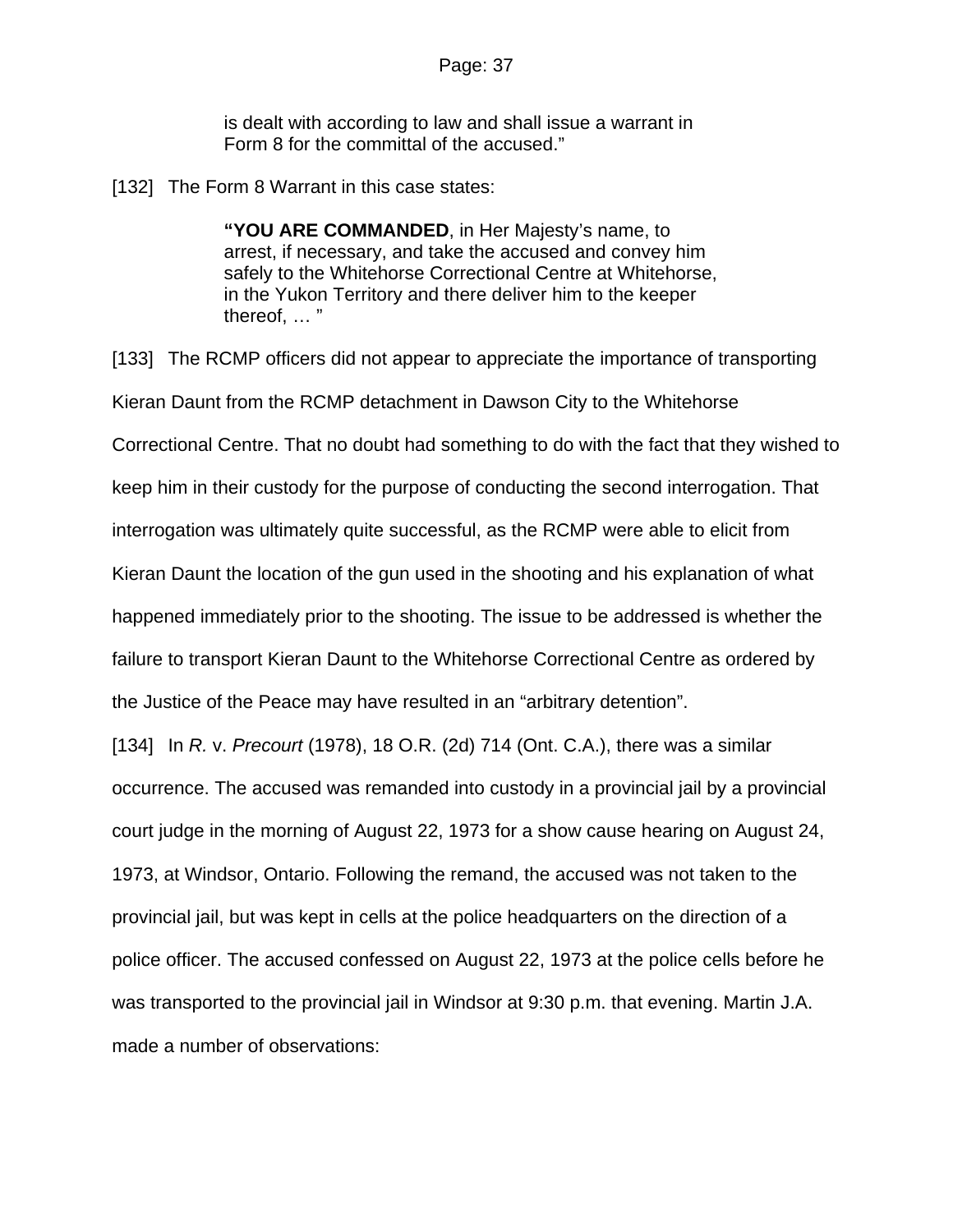- 1. "In my view, it was *prima facie* improper to hold the appellant in police custody after he had appeared before the provincial Judge and had been remanded into custody on the morning of August 22, 1973". (page 722)
- 2. "When the accused has been taken before a judicial officer and remanded on an information the investigative process incidental to arrest, previously referred to, has terminated, a decision to invoke the machinery of the criminal law to try the accused has been made, and he is thereafter under the jurisdiction of the Court. I do not intend to imply, however, that the police may not thereafter, in appropriate circumstances, interview the accused, or conduct procedures involving the accused, for example, an identification parade". (page 725)
- 3. "It is implicit, however, in the provisions of the *Code* and the statutory form of warrant remanding a prisoner that ordinarily where a prisoner is remanded in custody he is to be held in a custodial facility separate from mere holding cells connected with the police function where such a prison is available". (page 725)
- 4. Martin J.A. did not go as far as saying that in every case the prisoner must be taken to prison immediately. He envisioned circumstances where finding a missing child or a concealed bomb, or lesser circumstances would justify delaying the transportation of the prisoner to a prison. (page 726)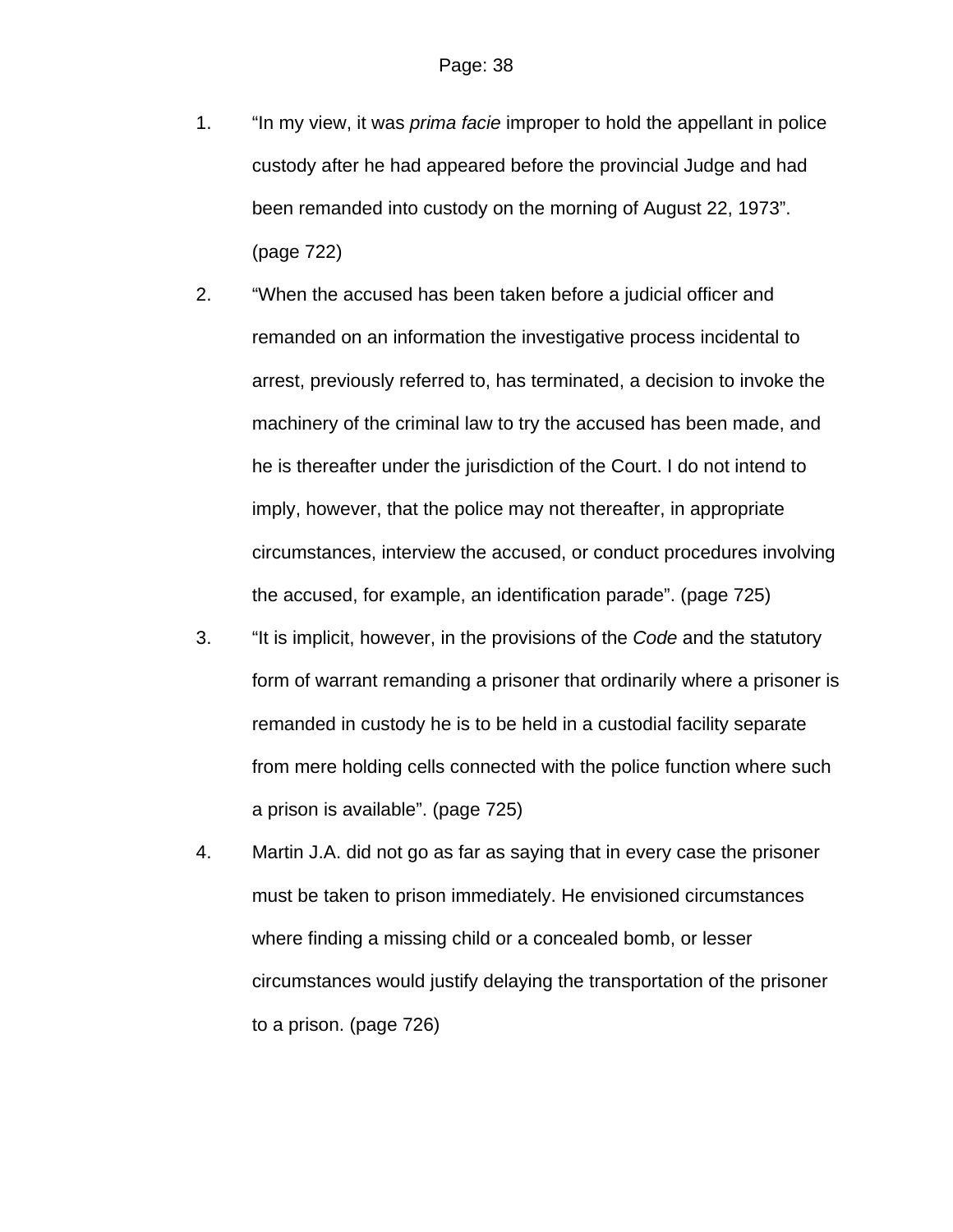- 5. "In the present case, however, no circumstances emerged on the *voir dire* by way of explanation for the delay other than Detective Sergeant Lavergne's explanation that he did not know that the warrant of remand required the prisoner to be forthwith conveyed to the provincial jail. I can only conclude that, *prima facie*, the detention of the appellant at police headquarters in the circumstances of this case was not a [*sic*] compliance with the warrant remanding the appellant in custody". (page 726)
- 6. "The unwarranted detention of the appellant at the police station did not of itself preclude the appellant's confession from being voluntary but it was a relevant circumstance to be weighed by the trial Judge in deciding whether the onus resting upon the prosecution to prove that the statement was voluntary had been discharged. …" (pages 726 - 727)

[135] The *Precourt* decision was made before the *Charter* was proclaimed on April 17, 1982.

[136] The issue of arbitrary detention under section 9 of the *Charter* was considered in *R.* v. *Warren*, [1994] N.W.T.J. No. 82 (N.W.T.S.C.). In that case, the accused was charged with murder and the Justice of the Peace remanded Mr. Warren into the custody of the RCMP on October 16, 1993. The Justice of the Peace incorrectly followed the procedure under section 516 of the *Criminal Code* and used Form 19, not Form 8. The accused was then kept in the RCMP holding cells for two days, rather than being transferred to the Yellowknife Correctional Centre.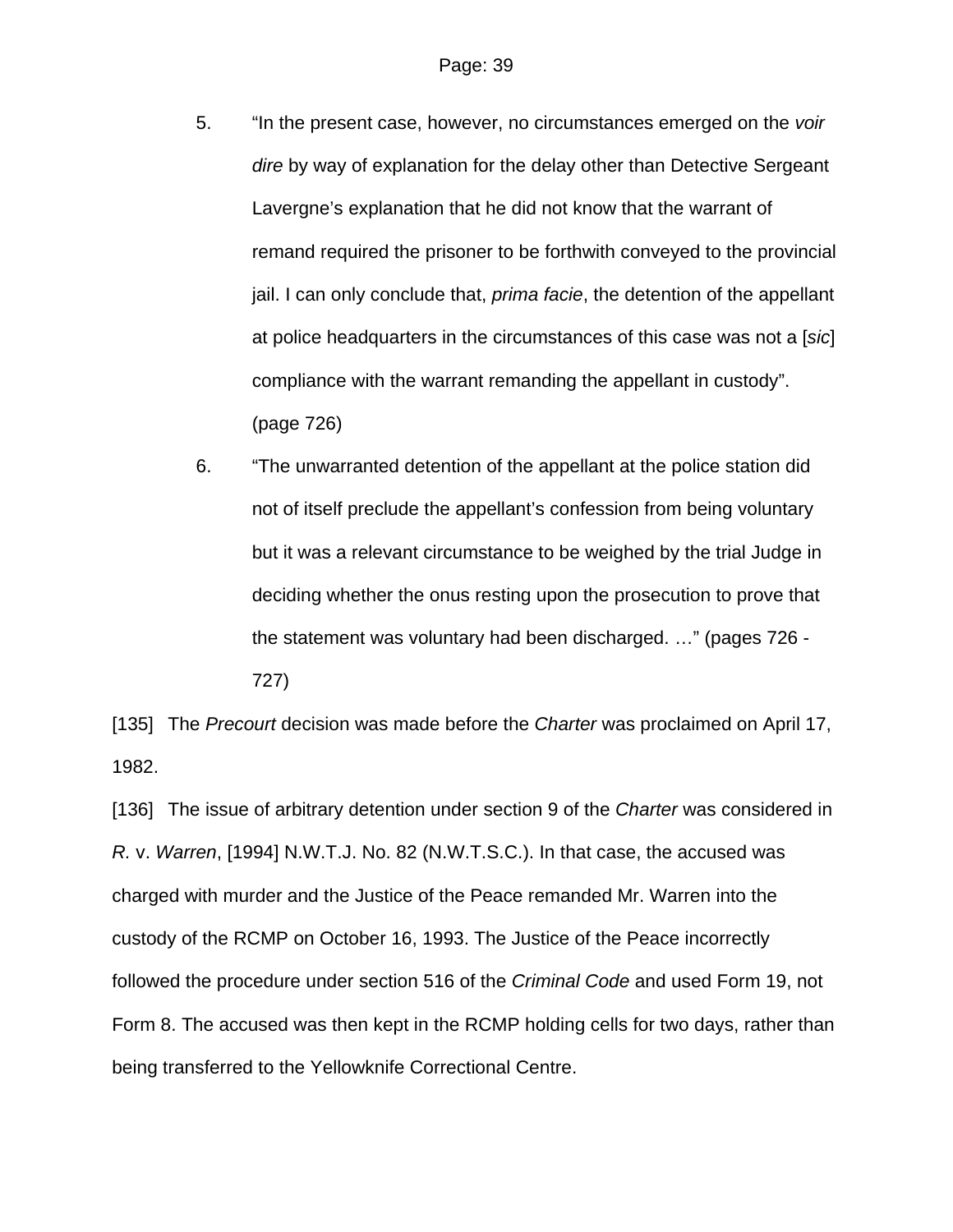[137] De Weerdt J. concluded that the delay in transferring the accused to the

Yellowknife Correctional Centre did not prejudice the accused, since he would have

been confined in any event under section 515(11) (he mistakenly referred to section

515(10)). He distinguished the *Warren* case from *Precourt* as follows at paragraph 184:

"… The justice of the peace expressly ordered that the accused by kept in the custody of the R.C.M.P., unlike the situation in R. v. Précourt. The evidence is that the accused made no objection to this at the time. Furthermore, the evidence reveals that no suitable alternative custodial facility was then available and ready to accept him. The evidence does not reveal any oblique motive on the part of the police in their request for his remand into their continued custody until he could appear before the Territorial Court the following Monday."

[138] De Weerdt J. also outlined the practice of keeping accused in custody in the Northwest Territories. He noted most communities had only police holding cells making it unreasonable to detain remand prisoners elsewhere.

[139] The *Warren* case is distinguishable from the situation in the present case. There was no evidence that the Whitehorse Correctional Centre was unable to accept Kieran Daunt. The geographical circumstances in the Northwest Territories are somewhat different from those in the Yukon, where all but one northern community have good road connections to the Whitehorse Correctional Centre.

[140] The Yukon practice, on the evidence before me, is to delay the transportation of the accused to the Whitehorse Correctional Centre until the investigation is completed, even though the accused has been detained and remanded into custody at the Whitehorse Correctional Centre by a court order. That practice raises concerns because, as stated in *Precourt*, "the investigative process incidental to arrest, previously referred to, has terminated, a decision to invoke the machinery of the criminal law to try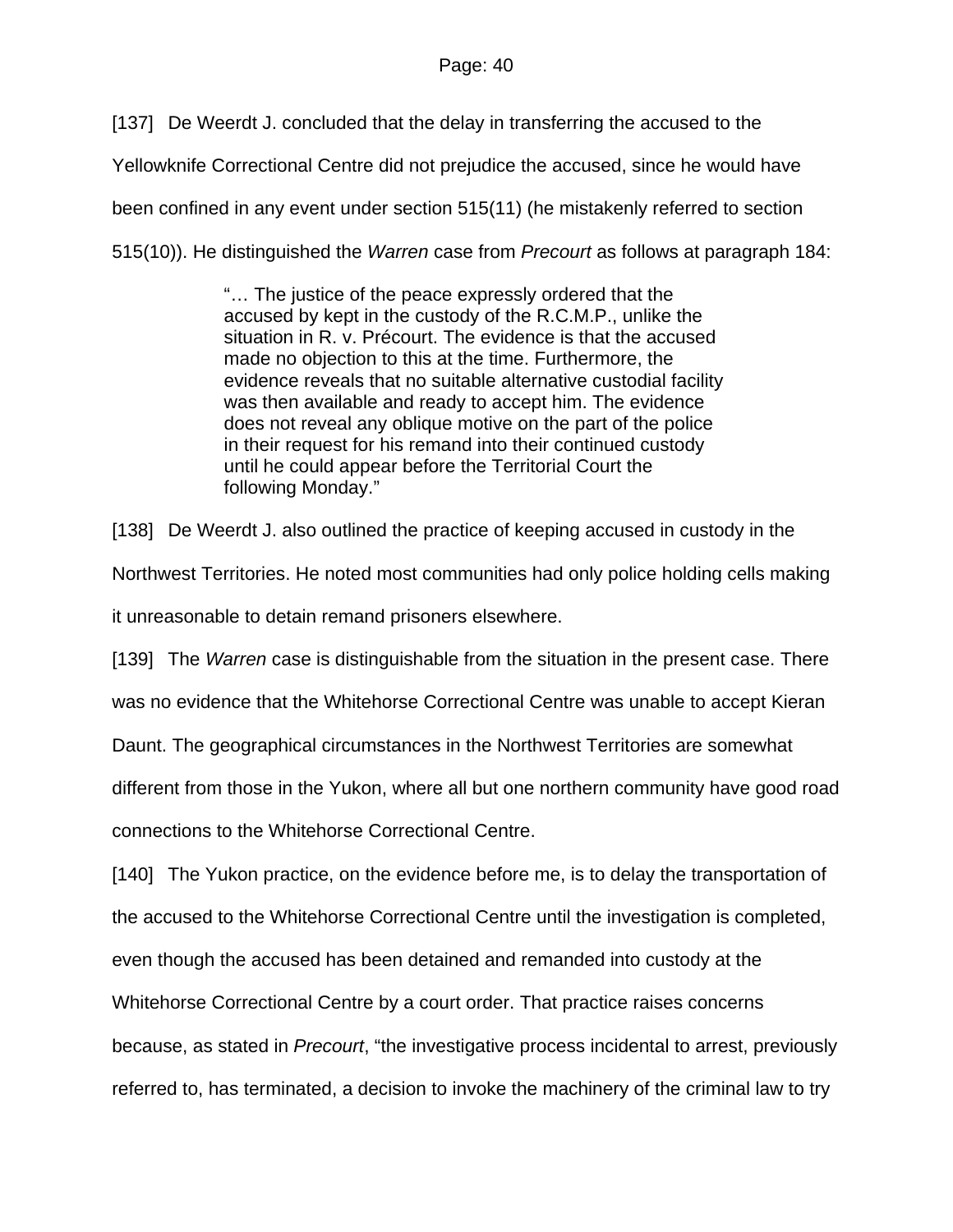the accused has been made, and he is thereafter, under the jurisdiction of the court." While I agree with Martin J.A. that the accused can still be interviewed "in appropriate circumstances", in my view those circumstances did not exist in the case of Kieran Daunt. Waiting for the investigation team to complete its work is not an "appropriate circumstance", nor is the saving of \$1,500 of fuel. The court order was made and should have been executed within a reasonable time - in this case, it was not. The RCMP chose to delay transporting Kieran Daunt pursuant to the court order and continue their interrogation of him under investigative custody. The delay was inexcusable and in breach of the court order. Because of this, the delay could very well amount to a violation of Kieran Daunt's rights under section 9 of the *Charter*.

[141] Although the word "forthwith" used by the Justice of the Peace when he made the remand order, was not in the Warrant of Committal, court orders must always be executed without undue delay.

[142] There is a vast difference between the investigative custody prior to a remand into the Whitehorse Correctional Centre and the process that must be followed after a court order has been issued and the accused is in court-ordered custody.

[143] Although counsel made some submissions on what should happen when the accused moves from investigative custody of the police to court-ordered custody, the issue was not fully researched and argued before me. Nevertheless, given the importance of the issue, I make the following *tentative* recommendations:

> 1. The remand order under section 515(11) of the *Criminal Code,* in Form 8, contemplates that the accused will be transported to a prison and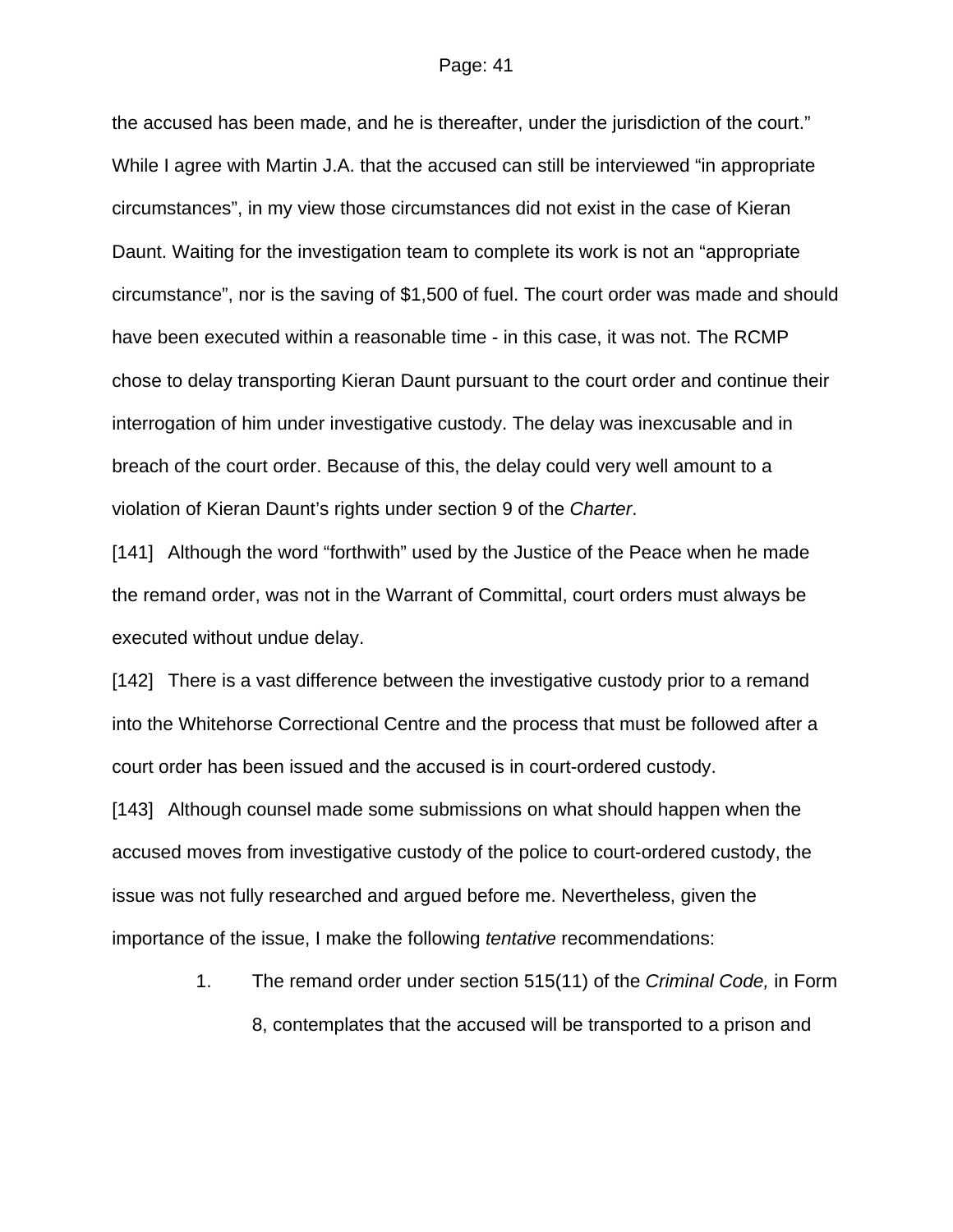not the police holding cells. This is based upon the principle set out in *Precourt* that the accused is now under the jurisdiction of the court.

- 2. The general police investigative power to interrogate the accused person has terminated. The right to question the accused in the absence of counsel without his consent and the use of police persuasion to convince the accused to waive his or her right to silence do not exist at this stage, because the accused is under the jurisdiction of the court. The statutory powers, such as executing a DNA warrant, will always remain. A spontaneous utterance of the accused in the course of a DNA warrant may be admissible as in *R.* v. *Portillo*, [1999] O.J. No. 3528 (Ont. Sup. Ct. J.) at paragraph 88.
- 3. There undoubtedly will be circumstances where the accused cannot immediately be transported to a prison. Reasonable delays caused by lack of personnel or transport, for instance, which result in the accused being held in holding cells at courthouses or in detachments cells in small communities are not breaches of remand orders. However, once the remand order is made, the accused is in court-ordered custody, not investigative custody of the police.
- 4. It will always be a factual determination as to when delay is reasonable and justifiable. The important principle is that the transportation of the accused is paramount and the investigative custody over the accused's person is terminated.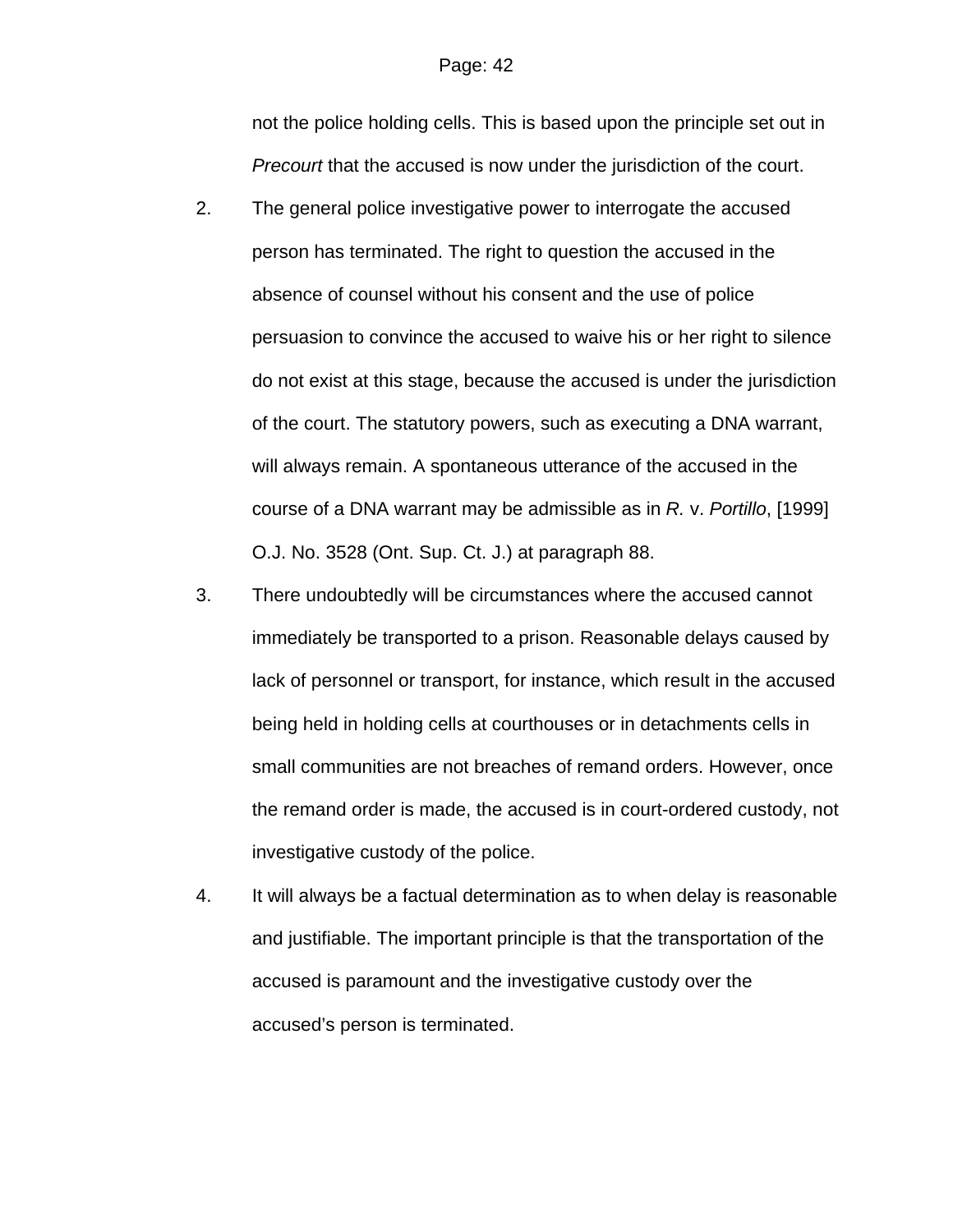5. If a circumstance arises where the police are not able to transport an accused in a reasonable time, it is incumbent on the police to bring the matter back to the Justice of the Peace, if it is not raised in the first instance. The accused must have an opportunity to consult and be represented by counsel or duty counsel in person or by telephone. Presumably, counsel will advise the accused that interrogations or interviews are not permitted without the accused's consent. In other words, the police do not have the right to interrogate the accused as if the accused is in investigative custody. The accused must be advised that in addition to the right to silence, the accused cannot be interviewed without a full and informed consent.

[144] As there was no application to exclude the August 30, 2003 statement under section 9 of the *Charter*, I need not decide the point. However, I note that any future such application would, of course, require a consideration of section 24(1) of the *Charter.*

## **SUMMARY**

[145] I have made the following rulings:

1. The statements made by Kieran Daunt on August 28, 2003, in the police cruiser, at the scene of the shooting and in the police cruiser at Cam Sigudson's are admissible. I find that there was no breach of the right to counsel and the Crown proved voluntariness beyond a reasonable doubt.